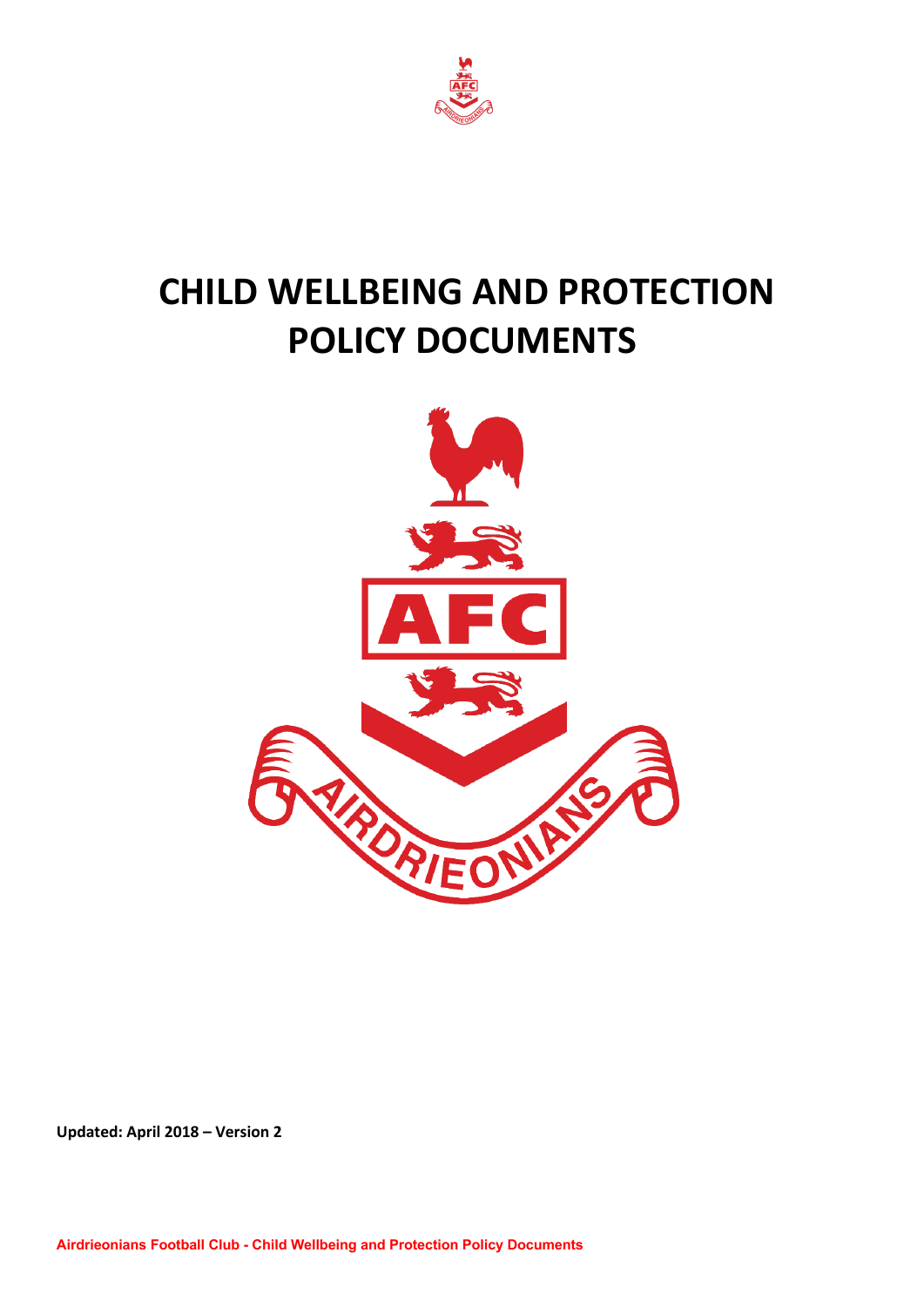

## **CHILDREN'S RIGHTS POLICY STATEMENT**

Airdrieonians Football Club is fully committed to embedding a rights-based approach in Scottish football. We recognise and work within the general principles of the United Nations Convention on the Rights of the Child (UNCRC) for the best interests of the child, non-discrimination, participation as well as survival and development. For the purposes of this policy a child is recognised as someone under the age of 18 years. This policy applies to all children regardless of age, gender, sexual orientation, disability, race, religion, socio-economic status or family

Airdrieonians Football Club will:

circumstance.

- Respect the rights of children as paramount.
- Provide opportunities for every child interested to play football to gain a positive experience.
- Include and involve children in decision making, providing opportunities for children to be heard.
- Promote and implement policies and procedures to safeguard the wellbeing of children and protect them from abuse, ensuring they know what to do and who they can speak to if they need help.
- Promote and implement policies and guidelines to prevent and respond to bullying, ensuring they know what to do and who they can speak to if they need help.
- Require members of staff and volunteers to adopt and abide by this policy.
- Train, support and supervise its members of staff and volunteers to adopt best practice in embedding children's rights in Scottish football and promoting, protecting and respecting these rights to children.
- Respond to any concerns raised where a child's rights are being denied in Scottish football.
- Regularly monitor and evaluate the implementation of this policy, these procedures and associated safeguards in developing our child-rights based approach and include children's views in this process.

#### **Review**

This policy and associated policies, procedures and safeguards will be regularly reviewed and will include children's participation and feedback on the content and actual experience of implementation as part of the review:

- In accordance with changes in legislation and guidance on children's rights or following any changes within Airdrieonians FC.
- Following any issue or concern raised about children's rights being denied within Airdrieonians FC.
- In all other circumstances, at least every three years.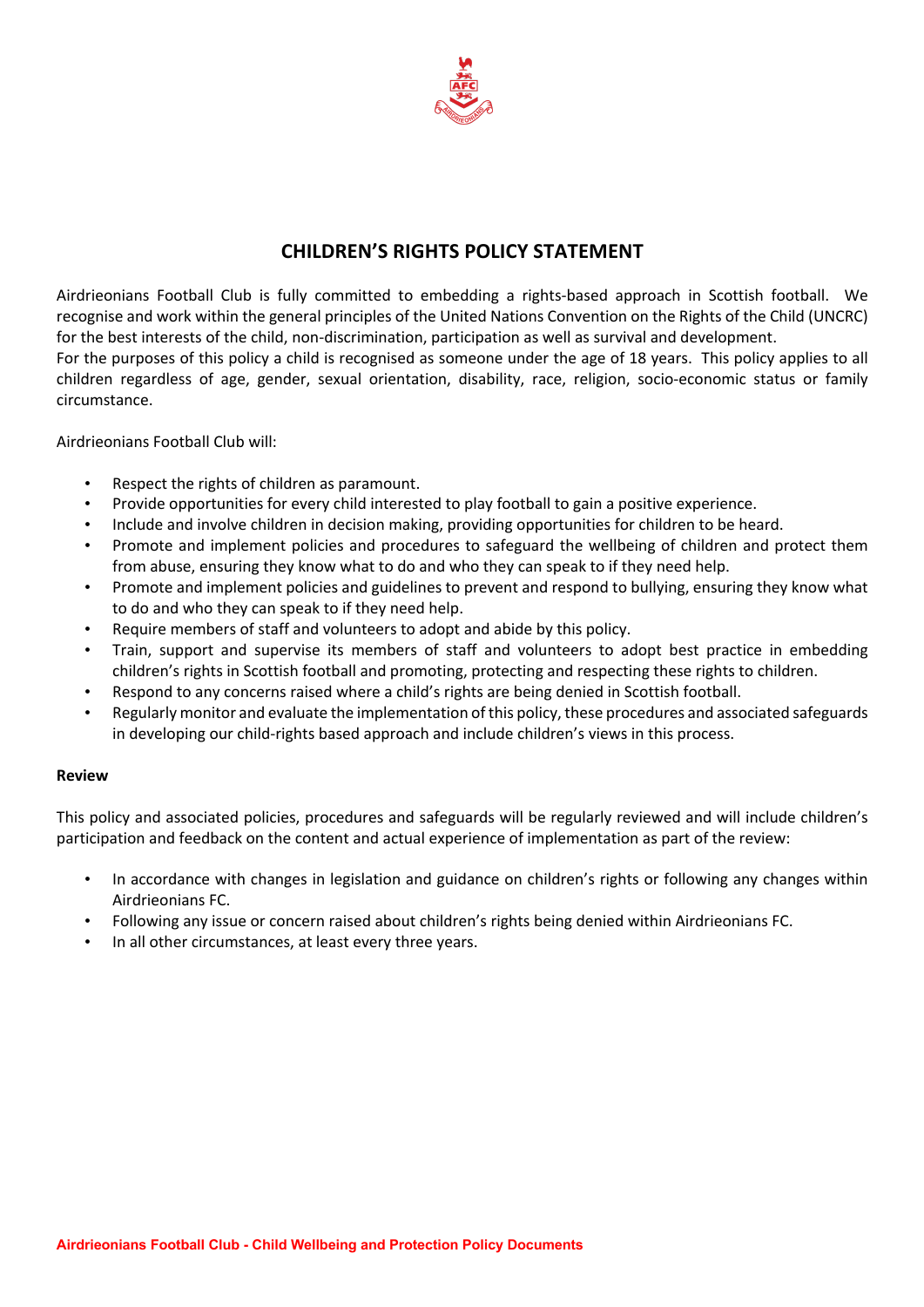

### **CHILD PROTECTION POLICY STATEMENT**

Airdrieonians Football Club is fully committed to promoting, supporting and safeguarding the wellbeing of all children in its care. We recognise the child's rights to protection as provided in Article 19 of the UNCRC: all forms of physical or mental violence, injury and abuse, neglect or negligent treatment, maltreatment or exploitation, including sexual abuse. 'Child protection' means protecting a child from child abuse or neglect, as stated within the National Guidance for Child Protection in Scotland 2014.

For the purposes of this policy a child is recognised as someone under the age of 18 years. This policy applies to all children regardless of age, gender, sexual orientation, disability, race, religion, socio-economic status or family circumstance.

Airdrieonians Football Club will:

- Respect the rights of children as paramount.
- Promote the rights and wellbeing of children by providing opportunities for them to take part in football safely.
- Promote and implement appropriate procedures to safeguard the wellbeing of children and protect them from abuse, ensuring they know what to do and who they can speak to if they need help.
- Require members of staff and volunteers to adopt and abide by this policy and sign up to the Code of Conduct for Safeguarding Children's Wellbeing.
- Safely recruit and select individuals who will be working with children to ensure appropriate measures have been taken and risk assessed when needed.
- Train, support and supervise its members of staff and volunteers to adopt best practice to safeguard and protect children from abuse and to reduce risks.
- Respond to any allegations of poor practice, misconduct or abuse of children in line with procedures as well as implementing, where appropriate, the relevant disciplinary and appeals procedures.
- Observe guidelines issued by local Child Protection Committees for the protection of children.
- Regularly monitor and evaluate the implementation of this policy, these procedures and associated safeguards and include children's views in this process.

#### **Review**

This policy and associated procedures will be regularly reviewed and will include children's participation and feedback on the content and actual experience of implementation as part of the review:

- In accordance with changes in legislation and guidance on the protection and safeguarding of children or following any changes within Airdrieonians FC.
- Following any issue or concern raised about the protection and safeguarding of children within Airdrieonians FC.
- In all other circumstances, at least every three years.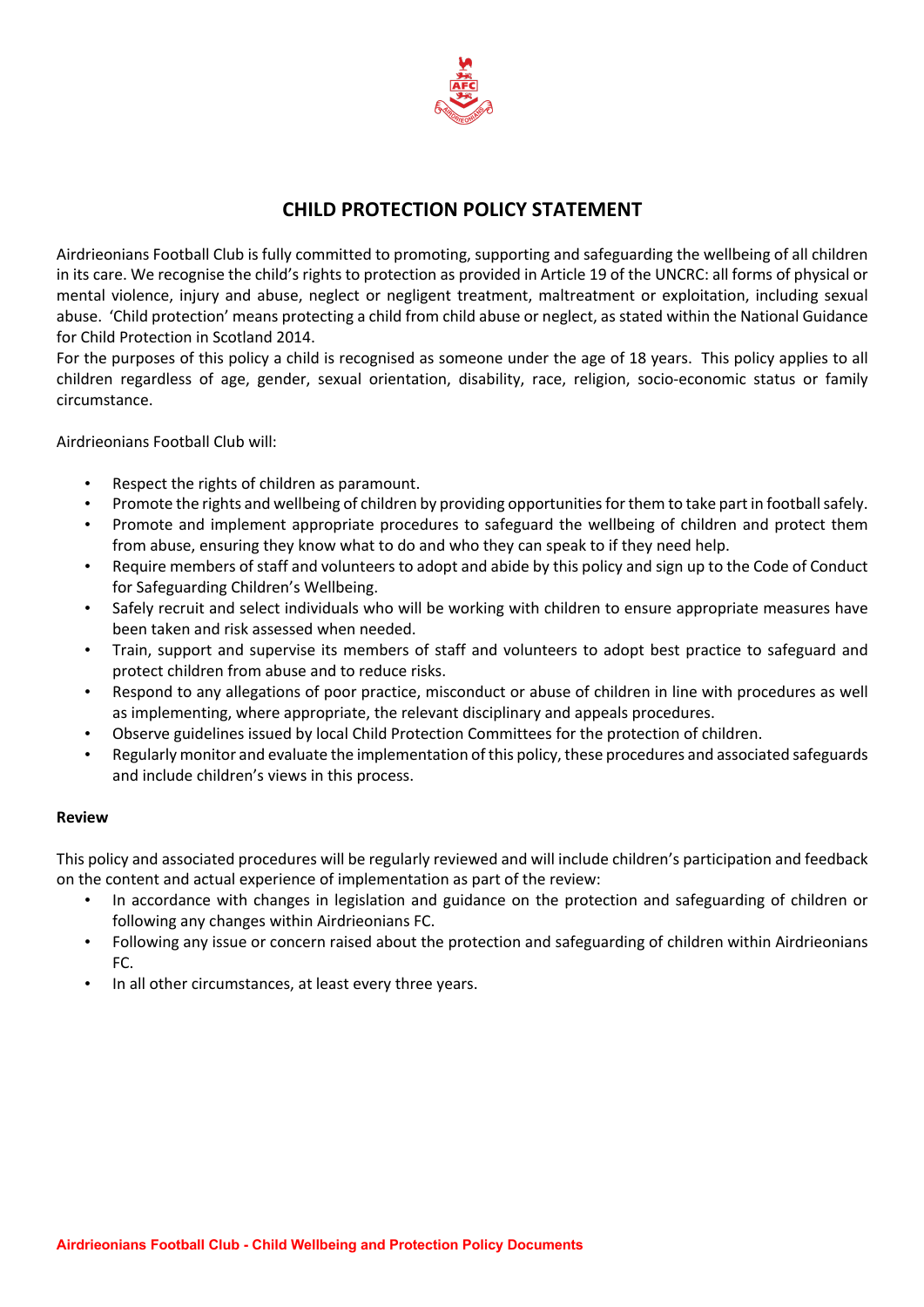

### **ANTI-BULLYING POLICY STATEMENT**

Airdrieonians Football Club is fully committed to safeguarding the wellbeing of all children in its care. We understand that children's wellbeing can be seriously impacted by bullying behaviour. Airdrieonians Football Club therefore recognises the information provided for children by respect*me,* Scotland's Anti-Bullying Service: 'Bullying is never acceptable; it doesn't make a child better or stronger to get through it and it should never be seen as a normal part of growing up. Bullying is a behaviour that can make a child feel frightened, threatened, left out and hurt. Something only has to happen once to make a child feel worried or scared to go to school or other places they enjoy going'.

For the purposes of this policy a child is recognised as someone under the age of 18 years. This policy applies to all children regardless of age, gender, sexual orientation, disability, race, religion, socio-economic status or family circumstance.

Airdrieonians Football Club will:

- Respect the rights of children as paramount.
- Work together to develop positive relationships amongst children and adults which are mutually respectful, responsible and trusting; and promote their emotional health and wellbeing.
- Seek to prevent, reduce and respond effectively to bullying behaviour, through the implementation of this policy and guidelines.
- Require members of staff and volunteers to adopt and abide by this policy.
- Train, support and supervise its members of staff and volunteers to adopt best practice to prevent, reduce and respond to bullying.
- Address the needs of children who are bullied as well as those who bully within a framework of respect, responsibility, resolution and support.
- Respond to any concerns raised either in the experiences of children of poor practice/misconduct or abuse caused by an adult's bullying behaviour.
- Highlight bullying based on prejudice and perceived differences, to ensure our practices are effective in dealing with these issues.
- Regularly monitor and evaluate the implementation of this policy and guidelines and include children's views in this process.

#### **Review**

This Policy and guidelines will be regularly reviewed and will include children's participation and feedback on the content and actual experience of implementation as part of the review:

- In accordance with changes in guidance on anti-bullying or following any changes within Airdrieonians FC.
- Following any issue or concern raised about bullying within the Airdrieonians FC.
- In all other circumstances, at least every three years.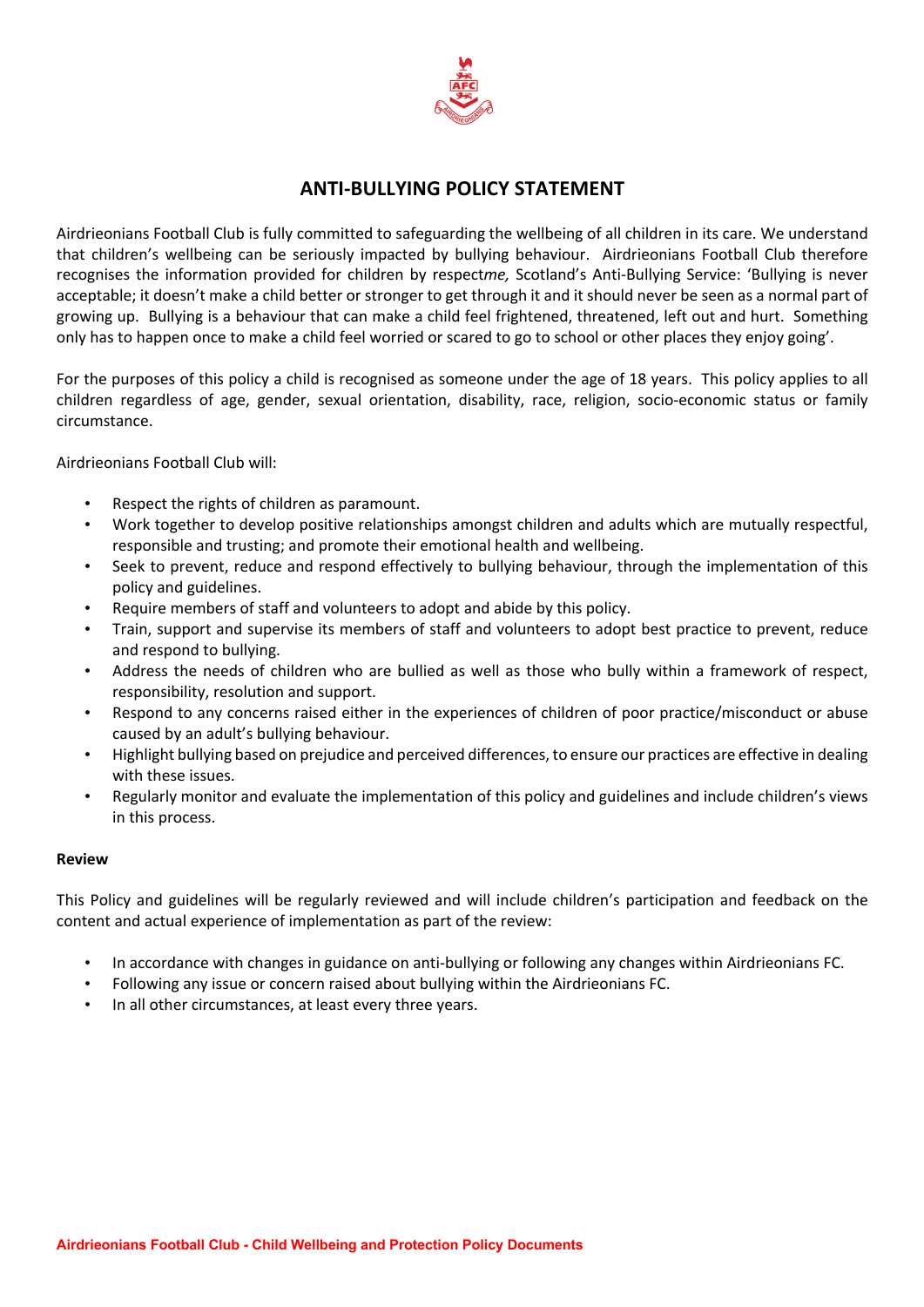

### **CODE OF CONDUCT FOR SAFEGUARDING CHILDREN'S WELLBEING**

This Code of Conduct details the standards and practice required by all Airdrieonians Football Club members of staff and volunteers including verbal and non-verbal actions when involved in activities with children and young people. For the purposes of Child Wellbeing and Protection, we include all activities within Airdrieonians FC with children and young people under the ages of 18 years old.

All concerns about breach of this Code of Conduct will be taken seriously and responded to in line with the Airdrieonians Responding to Concerns about the Conduct of an Adult and/or Disciplinary Procedures.

#### **GOOD CONDUCT**

- Make football fun, enjoyable and promote fair play.
- Treat all children equally, with respect, dignity, sensitivity and fairness (Article 2, UNCRC).
- Build balanced relationships based on mutual trust.
- Put the wellbeing and best interests of each child first before winning or achieving performance goals (Article 3, UNCRC).
- Support children to understand their rights in football and the safeguards put in place to protect them.
- Include children in decisions and activities affecting them wherever possible, respecting and taking seriously the views they contribute (Article 12, UNCRC).
- Be an excellent role model including not smoking or drinking alcohol in the company of children.
- Always work in an open environment, wherever possible.
- Give enthusiastic and constructive feedback rather than negative criticism.
- Recognise the developmental needs and capacity of children.
- Involve parents/carers wherever possible.

#### **PRACTISE TO BE AVOIDED**

In the context of your role within the Airdrieonians Football Club, the following practice should be avoided:

- Having 'favourites' this could lead to resentment and jealousy by other children and could be misinterpreted by others.
- Spending excessive amounts of time alone with children away from others.
- Excessive training and competition, pushing children against their will and placing undue pressure.
- Entering children's bedrooms on trips away from home, unless in an emergency situation or in the interest of health and safety. If it is necessary to enter rooms, knock and say that you are coming in. The door should remain open, if appropriate.
- Doing things of a personal nature for children that they can do for themselves.

#### **UNACCEPTABLE CONDUCT**

In the context of your role within Airdrieonians Football Club, the following practices are unacceptable:

- Failing to act on, record or acknowledge allegations or concerns raised by a child.
- Allowing bullying behaviour in any form between children to go on unchallenged.
- Displaying bullying behaviour or making inappropriate comments to a child causing emotional harm.
- Allowing children to swear or use sexualised language unchallenged.
- Engaging in sexually provocative games, including horseplay or touching a child in a sexually suggestive manner.
- Making sexually suggestive comments to a child, even in fun.
- Forming intimate emotional, physical or sexual relationships with children.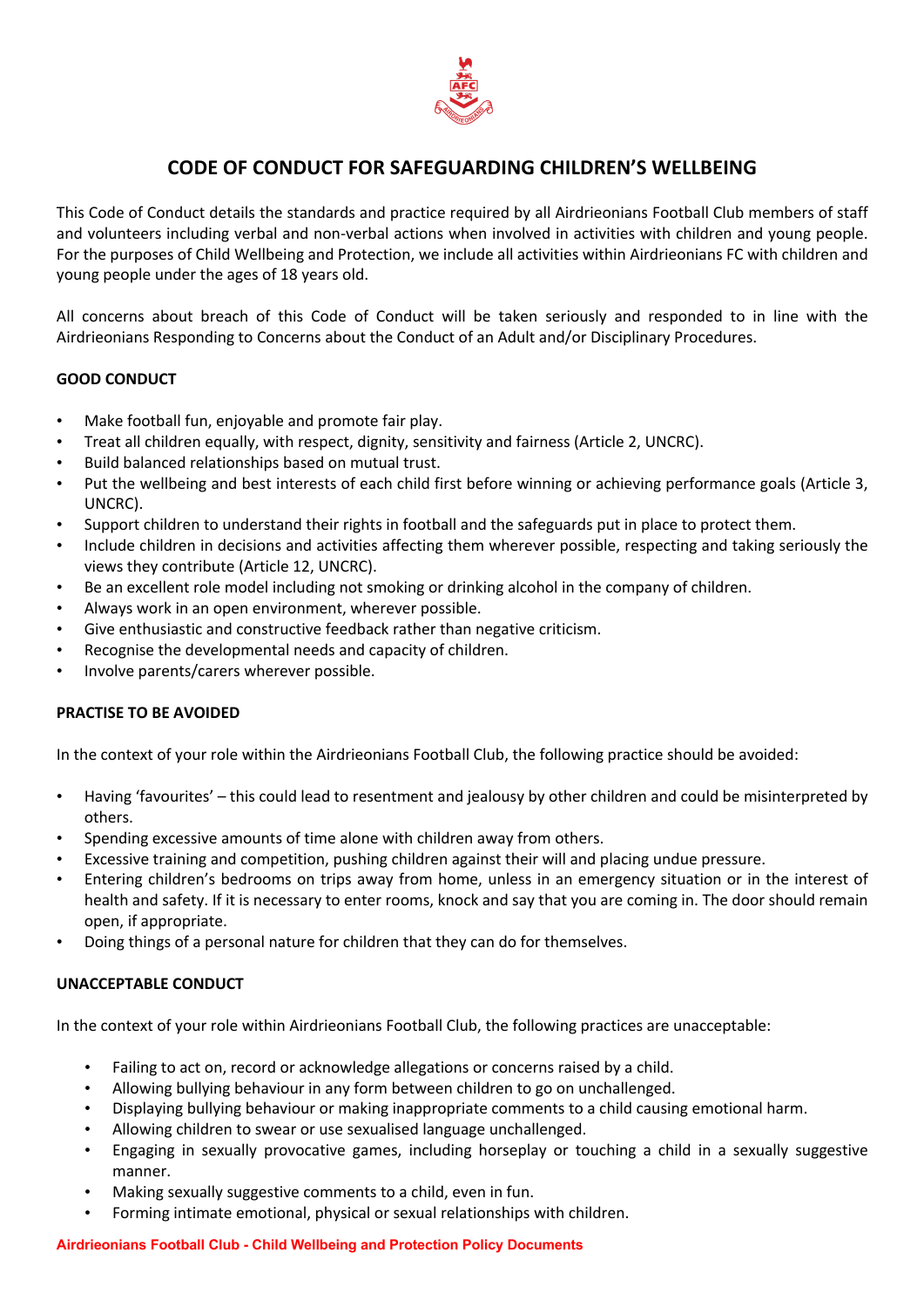

- Engaging in rough physical contact.
- Establishing inappropriate contact with children via social media either online or on mobile phones.
- Reducing a child to tears as a form of control.
- Inviting or allowing children to stay with you at your home.
- Sharing a room alone with a child.

I have read and agree to abide by this Code of Conduct. I have also read and agree to abide by Airdrieonians **Child Wellbeing and Protection in Scottish Football Policies, Procedures and Safeguards.**

**Name:**

**Signature:**

**Witnessed by:**

**Witness Signature:**

**Date signed:**

### **ANTI-BULLYING GUIDELINES**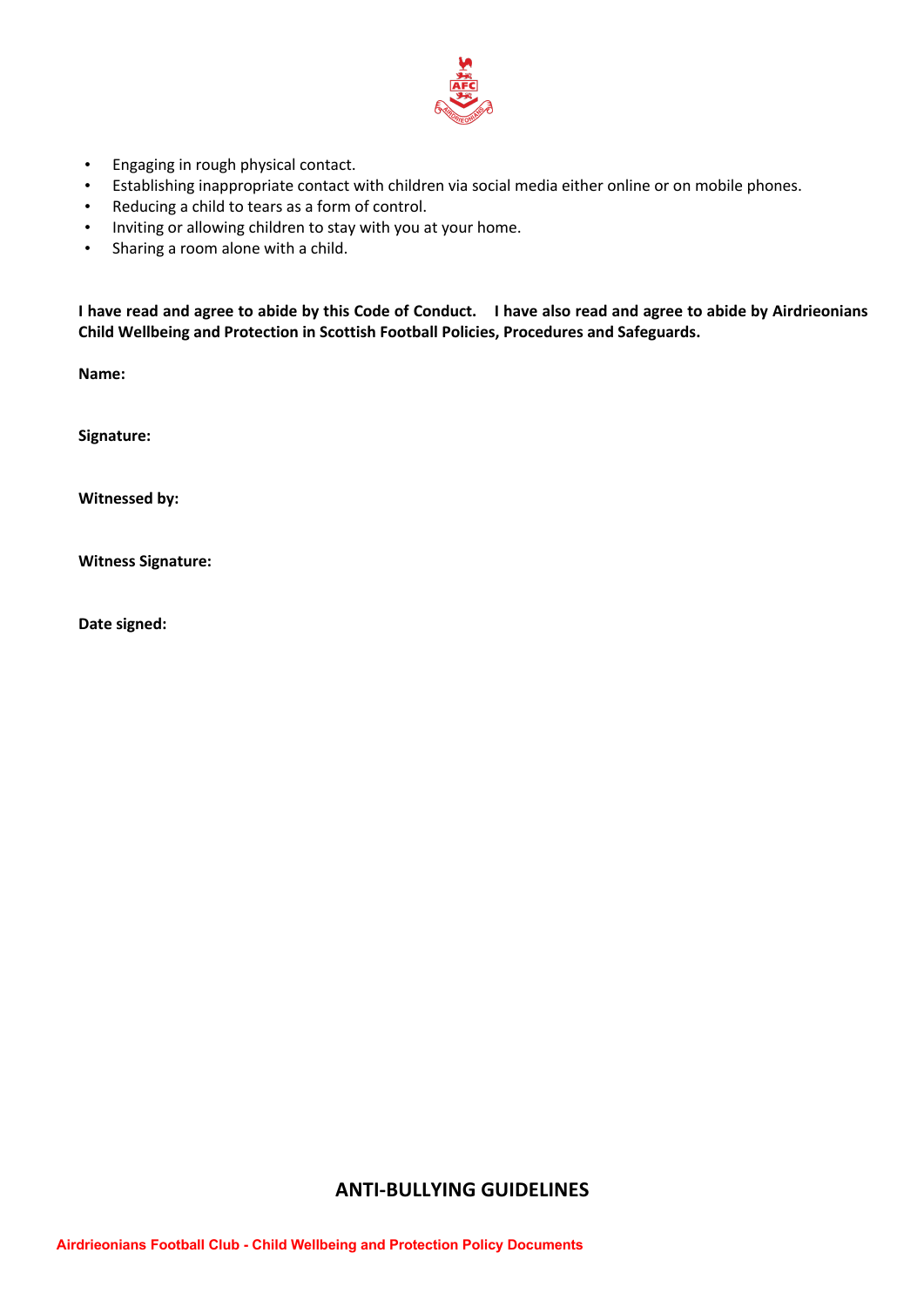

Bullying can take some children's rights away from them. There have been many different definitions and theories about what constitutes bullying, but it's not helpful to define bullying purely in terms of behaviour. Bullying is a mixture of behaviours and impacts, behaviours that can impact on a person's capacity to feel in control of themselves. This is what is termed as their sense of 'agency'. Bullying takes place in the context of relationships; it is behaviour that can make people feel hurt, threatened, frightened and left out, it strips a person of their capacity for agency. Bullying may be seen as particularly hurtful behaviour where it is difficult for those being bullied to defend themselves. It can be a 'one-off' occurrence or repeated over a period of time and can take many forms including children being bullied by adults, their peers and in some cases by members of their families. Bullying can be difficult to identify because it often happens away from others and those who are bullied often do not tell anyone. Bullying is not always deliberate.

Bullying behaviours can be:

- Being called names, teased, put down or threatened
- Being hit, tripped, pushed or kicked
- Having belongings taken or damaged
- Being ignored, left out or having rumours spread about you
- Receiving abusive messages, threats or comments on social media sites
- Behaviour which makes people feel like they are not in control of themselves
- Being targeted because of who you are or who you are perceived to be

When talking about bullying, it's never helpful to label children as 'bullies' or 'victims'. Labels can stick for life and can isolate a child, rather than helping them to recover or change their behaviour. It is preferable to talk about someone displaying bullying behaviour rather than label them a 'bully' – behaviour can be changed with help and support.

Support for children involved in bullying behaviour:

- Cultivate an ethos where there's an anti-bullying culture it is especially important that adults are good role models for children.
- Take all signs and reports of bullying very seriously.
- Encourage all children to speak and share their concerns. Help those being bullied to speak out and tell a coach or adult who can support them. Create an open environment.
- Take all allegations seriously and take action to ensure the child is safe. Speak with those being bullied and those displaying bullying behaviour separately.
- Reassure the child that you can be trusted and will help them, although you can't promise to tell no-one else. Explain what will happen next, and how they are going to be kept informed.
- Keep records of what is said i.e. what happened, by whom and when.
- In cases of online/electronic bullying advise children who are being bullied by text, email or online to retain the communication or to print it out. Be clear that online bullying behaviour will be treated seriously as any other form of bullying behaviour, as it can impact on both the child and football.
- Report any concerns to the Child Wellbeing and Protection Manager and complete a Concern Recording Form as part of the Responding to Concerns about a Child Procedure.
- Talk with the child(ren) who have been displaying bullying behaviour. Explain the situation and try to get them to understand the consequences of their behaviour.
- In some cases, it might be worth considering seeking an apology from those involved in bullying behaviour (for example where those on the receiving end wish reconciliation). Apologies are only of real value however, when they are genuine.
- Be sensitive and use good judgement when it comes to informing parents/carers of those whose negative behaviour is impacting on others. Put the child at the centre – will telling the parents/carers result in more problems for the child? What are the child's views on parents/carers knowing?
- If appropriate, insist on the return of 'borrowed' items.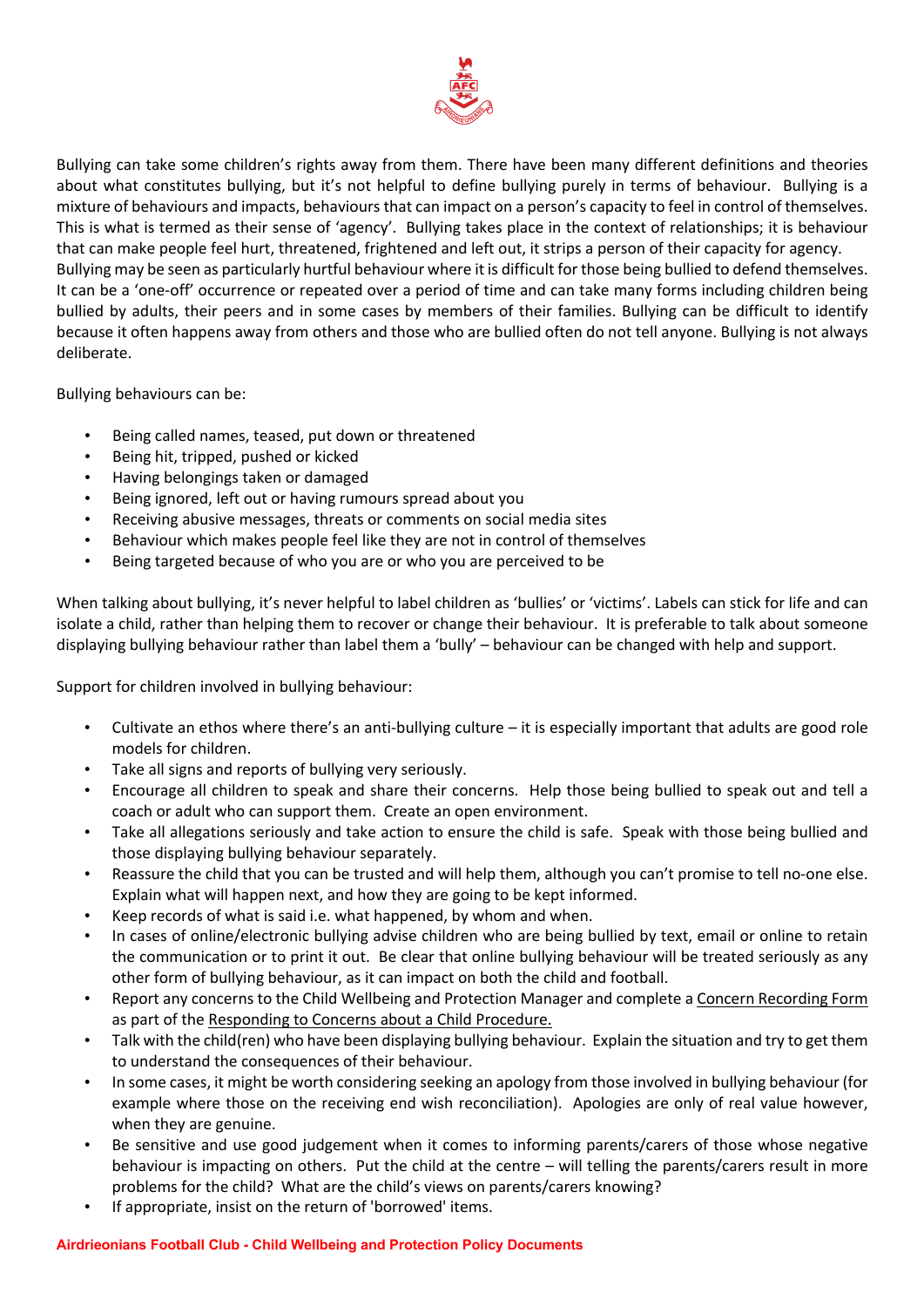

- Aim to restore positive relationships and only consider imposing consequences as necessary, e.g. exclusion from the team or particular activity until behaviour standards are improved.
- Encourage and support those displaying bullying behaviour to change this behaviour. Ask them to consider the impact their actions are having.
- Keep a written record of action taken.

These guidelines have been informed and developed with support from respect*me*, their publication 'Bullying in Scotland 2014' and the National Approach to Anti-Bullying for Scotland's Children and Young People, Scottish Government 2010. Copyright remains with respectme and we acknowledge all, and any material taken from www.respectme.org.uk.

### **RESPONDING TO CONCERNS ABOUT A CHILD PROCEDURE**

Children have the right to say what they think in all matters affecting them and to have their views taken seriously (Article 12, UNCRC). This must be at the forefront of any concerns that are raised about a child. Their views must be considered based on the age and maturity of each child. They also have a right to privacy (Article 16, UNCRC) which is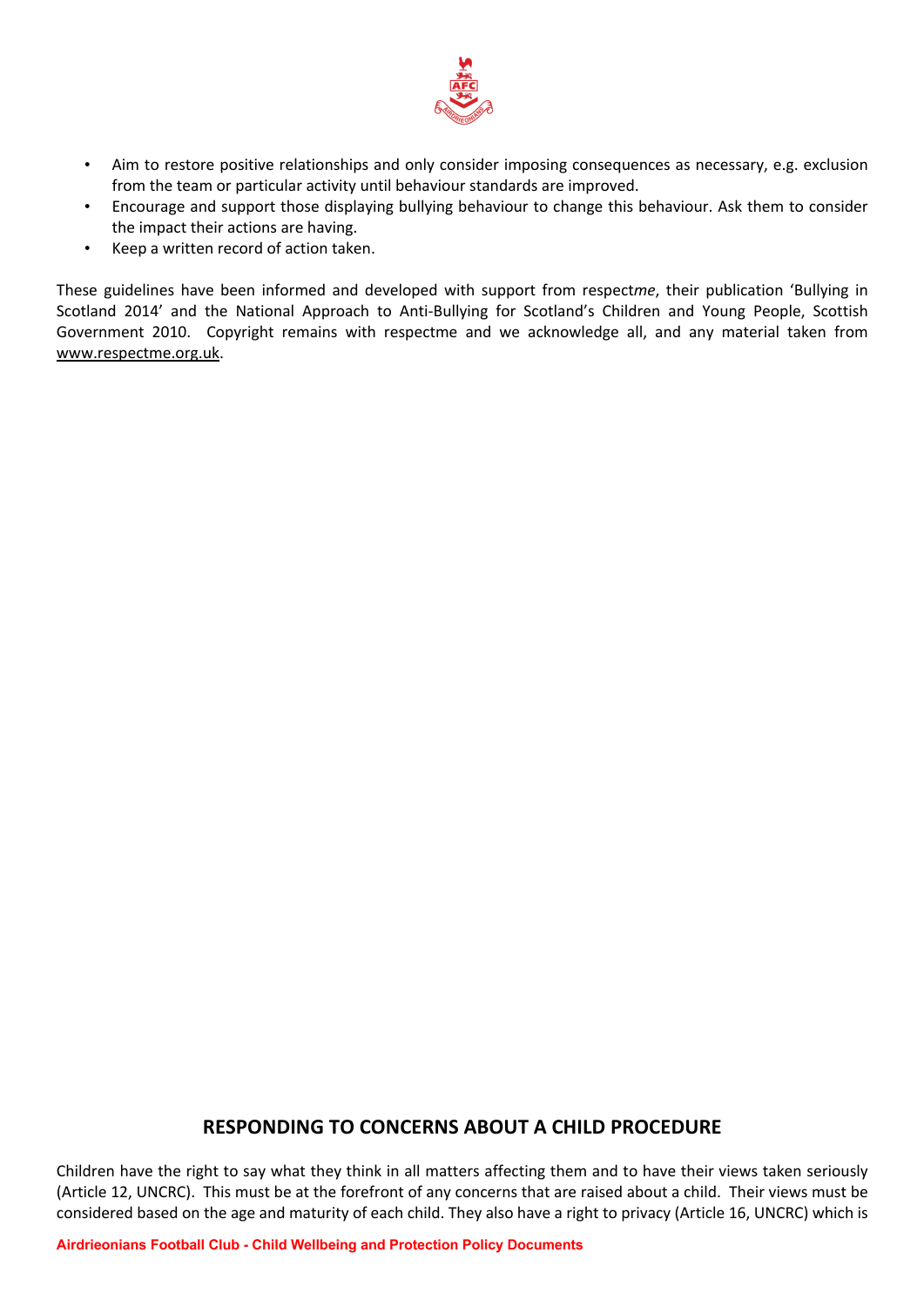

also important to consider when assessing if and at what stage information is shared and who with. These procedures apply to all members of staff and volunteers involved in Airdrieonians activities with children under 18 years old.

#### **Best interests of the child**

Airdrieonians Football Club is committed to working in partnership with parents/carers whenever there are concerns about a child. Parents/carers have the primary responsibility for the safety and wellbeing of their children.

Where concerns are raised about a child, this will be considered in line with the wellbeing indicators and *may* be discussed with parents/carers. For example, if a child seems withdrawn, he/she may have experienced an upset in the family, such as a parental separation, divorce or bereavement. Common sense is advised in these situations and the best interests of the child will be considered as to what is the best support for each individual child. Children will be asked who they feel is suitable to be informed and when relevant, consent gained from the child.

Confidentiality will not be maintained if it is assessed that a child is at risk or their wellbeing is being impacted in such a way that their right to be protected becomes more significant. Any incidents which cause concern about the wellbeing of a child should be recorded on the Concern Recording Form and reported to Airdrieonians Child Wellbeing and Protection Manager as soon as possible. In line with early intervention, the principles of the Children and Young People (Scotland) Act 2014 and the Getting It Right for Every Child approach, appropriate and proportionate information may be shared with the child's Named Person.

#### **Information regarding a concern about a child**

Members of staff and volunteers may be informed in different ways with regards to details of a concern about a child. This may be a direct disclosure by the child. In this situation follow section 4 in responding to that disclosure. The details may become clear due to the observation of a child, which is perhaps demonstrated in a change in their behaviour, appearance or nature. A third option could be information that is shared from another individual or organisation. A concern or possible abuse of a child may be observed by another child or adult.

Depending on the nature of the concern, observations or information from others, this may not need to be discussed with the child, instead the information recorded then reported. Advice should be sought from the Child Wellbeing and Protection Manager if there is any uncertainty about the appropriate course of action where there are concerns about a child's wellbeing which can be discussed by anonymising the child, therefore maintaining confidentiality if appropriate.

If the Child Wellbeing and Protection Manager is not available and an immediate response is required, the police and social work services must be contacted. They have a statutory responsibility for the protection of children and they may already hold other concerning information about the child. Record any advice given, actions taken and the response by other agencies. At the earliest opportunity thereafter, the Child Wellbeing and Protection Manager should be informed, and the child's Named Person notified.

Where Airdrieonians Football Club has a service level agreement in place with a local authority, the members of staff based in these local authorities under the Children and Young People (Scotland) Act 2014 have a legal duty to share information with the child's a Named Person.

#### **Concerns affecting a child's wellbeing**

If a concern about a child is identified that affects one or more of their eight wellbeing indicators (SAFE, HEALTHY, ACTIVE, NURTURED, ACHIEVING, RESPECTED, RESPONSIBLE, INCLUDED), complete Part A of the Concern Recording Form.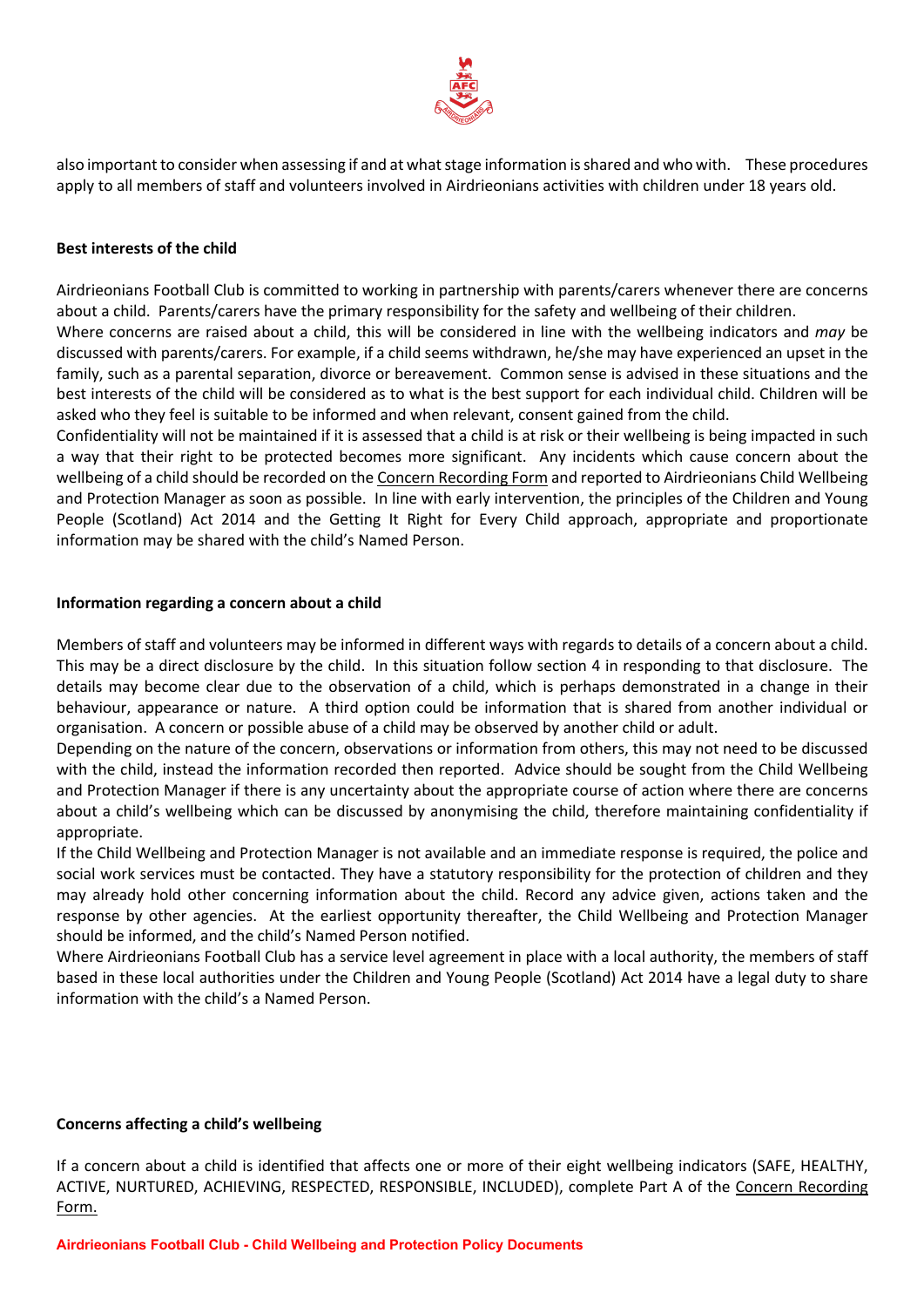

When information is being recorded about a child, it is important that the child understands why we are recording their details and gain their consent where possible for further reporting of the concern. If a child recognises that people can help and support, and that this is the purpose of their details being shared, they will be more included and informed of the processes.

Where there is information or details in relation to the conduct an adult affecting a child's wellbeing, this should be recorded in Part B of the Concern Recording Form.

#### **Child's right to be protected**

Where the concern about a child's wellbeing suggests they are in need of protection, the information must be passed on with or without their consent for the purposes of their protection. Allegations of abuse must always be taken seriously. No member of Airdrieonians staff shall investigate allegations of abuse or decide whether or not a child *has been abused.* False allegations are very rare. If a child says or indicates they are being abused or information is obtained which gives concern that a child is being abused, the information must be responded to on the same day in line with the following procedure.

#### **What to Do if a Child Discloses Abuse**

#### **Respond**

- React calmly so as not to frighten the child.
- Listen to the child and take what they say seriously. Do not show disbelief.
- Reassure the child they are not to blame and were right to tell someone.
- Be aware of interpreting what a child says, especially if they have learning or physical disabilities which affect their ability to communicate or English is not their first language.
- Do not assume that the experience was bad or painful it may have been neutral or even pleasurable.
- Avoid projecting your own reactions onto the child.
- Avoid asking any questions. If necessary only ask enough questions to gain basic information to establish the *possibility* that abuse may have occurred. Only use open-ended, non-leading questions e.g. What? When? Where? Who?
- Do not introduce personal information from either your own experiences or those of other children.

#### **Avoid:**

- Panicking.
- Showing shock or distaste.
- Probing for more information than is offered.
- Speculating or making assumptions.
- Making negative comments about the person against whom the allegation has been made.
- Approaching the individual against whom the allegation has been made.
- Making promises or agreeing to keep secrets and giving a guarantee of confidentiality.

#### **If you are concerned about the** *immediate* **safety of the child:**

Take whatever action is required to ensure the child's immediate safety. Pass the information immediately to the police and seek their advice.

#### **Record**

Make a written record of the information as soon as possible using the Concern Recording Form completing as much of the form as possible. It is important that we include the contact details of the child's Named Person which will have been collated within their Consent Form – U18 Players.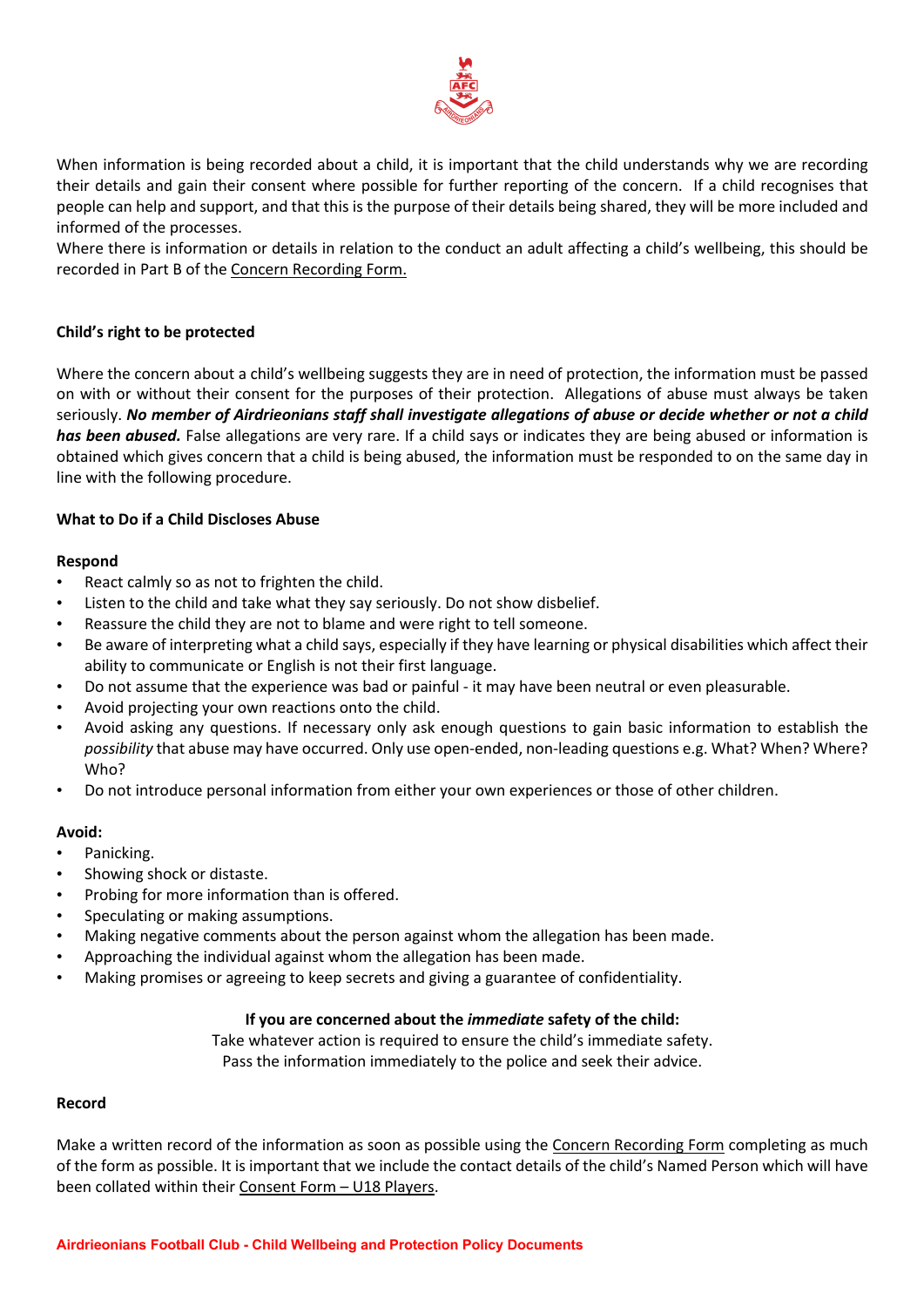

#### **Report**

Contact Derek Rolink, the Child Wellbeing and Protection Officer on Child Wellbeing and Protection Manager on 07834 377976 to report the concern then email the completed form to derek.rolink@airdriefc.com as soon as possible after completion; do not delay by attempting to obtain information to complete all sections. Please do not keep any electronic, printed or written versions of this form. It is important to maintain confidentiality to delete or shred as soon as the information has been passed on.

#### **Sharing Concerns with Parents/Carers**

Where there are concerns that the parents/carers may be responsible for or have knowledge of the abuse, sharing concerns with the parents/carers may place the child at further risk. *In such cases advice must alwaysfirstly be sought from the police/social work services or Named Person as to who informs the parents/carers.*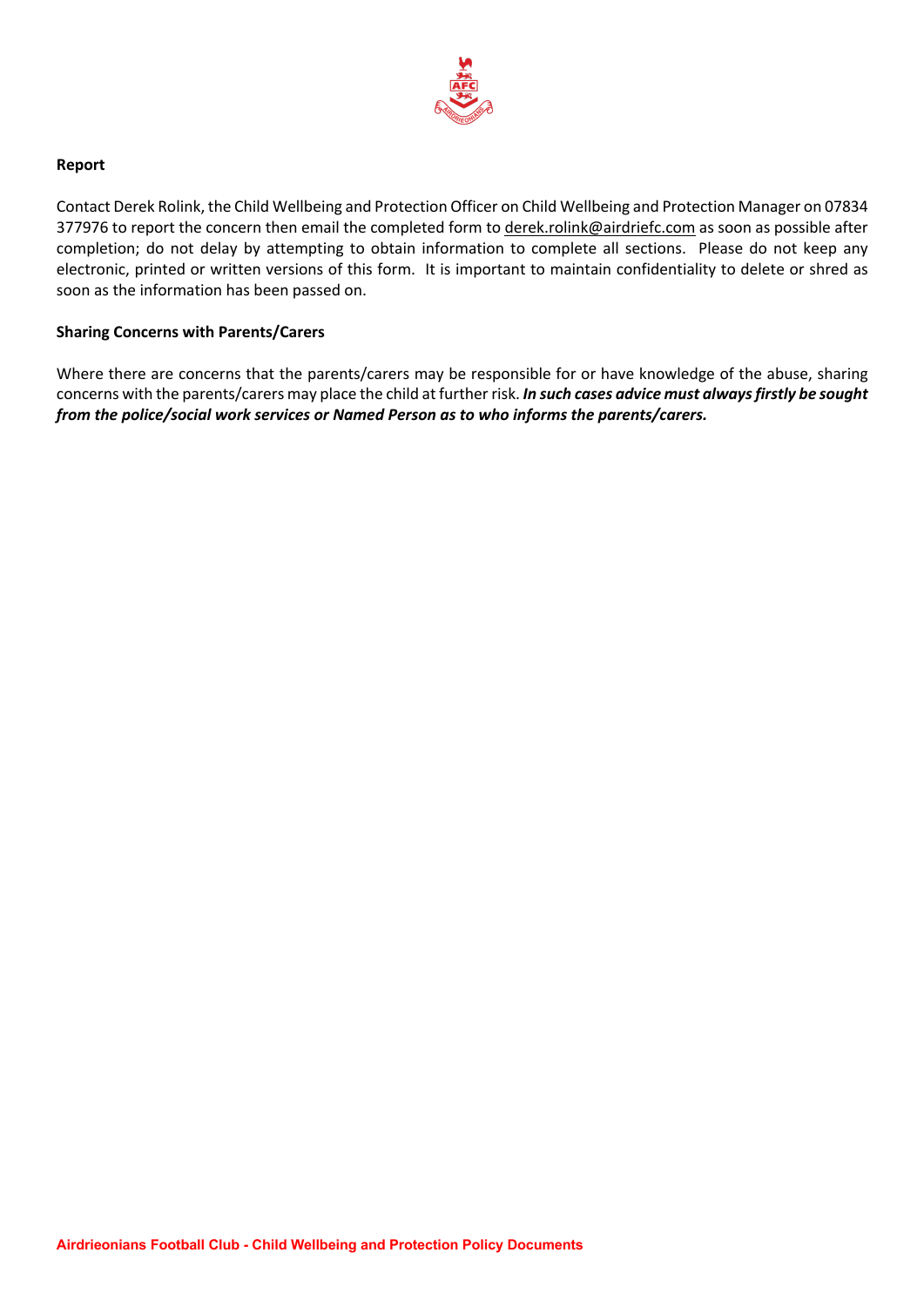

### **RESPONDING TO CONCERNS ABOUT THE CONDUCT OF AN ADULT PROCEDURE**

In all cases where there are concerns about the conduct of an adult towards a child, the best interests and wellbeing of the child will be the paramount consideration. These procedures aim to ensure that all concerns about the conduct of an adult are dealt with in a timely, appropriate and proportionate manner.

No member of staff and volunteers in receipt of information that causes concern about the conduct of an adult towards children shall keep that information to himself or herself, or attempt to deal with the matter on their own.

### At any point in responding to concerns about the conduct of an adult, advice may be sought from the police or *social work services.*

#### **Initial Reporting of Concerns**

Any concerns for the wellbeing of a child arising from the conduct of an adult must be reported to Airdrieonians FC Child Wellbeing and Protection Manager on the day the concern arises, as soon as practically possible.

Where the concern is about the Child Wellbeing and Protection Manager it must be reported to the Chief Executive or Director of Football Governance*.* In thissituation, they will then take on the role and responsibilities aslisted below of the Child Wellbeing and Protection Manager.

#### **Recording and Reporting**

Concerns must be recorded using the Concern Recording Form as soon as possible. Contact Derek Rolink, the Child Wellbeing and Protection Officer on 07834 377976 to report the concern then email the completed form to derek.rolink@airdriefc.com as soon as possible after completion; do not delay by attempting to obtain information to complete all sections. Please do not keep any electronic, printed or written versions of this form. It is important to maintain confidentiality to delete or shred as soon as the information has been passed on.

All subsequent actions taken and reasons for decisions shall be recorded (in the order in which they happened). These records should be signed and dated by the Child Wellbeing and Protection Manager. Where Airdrieonians FC Disciplinary Procedures are invoked for members of staff or volunteers, a written record will be made of all actions and reasons for decision.

#### **Establishing the Basic Facts**

Once the concerns have been reported, the Child Wellbeing and Protection Manager will:

- Conduct an initial assessment of the facts in order to determine the appropriate course of action.
- Consult external agencies such as the police and social work services for advice at any time. This is important because they may hold other important information which, when considered alongside the current concerns, builds a significant picture of concern.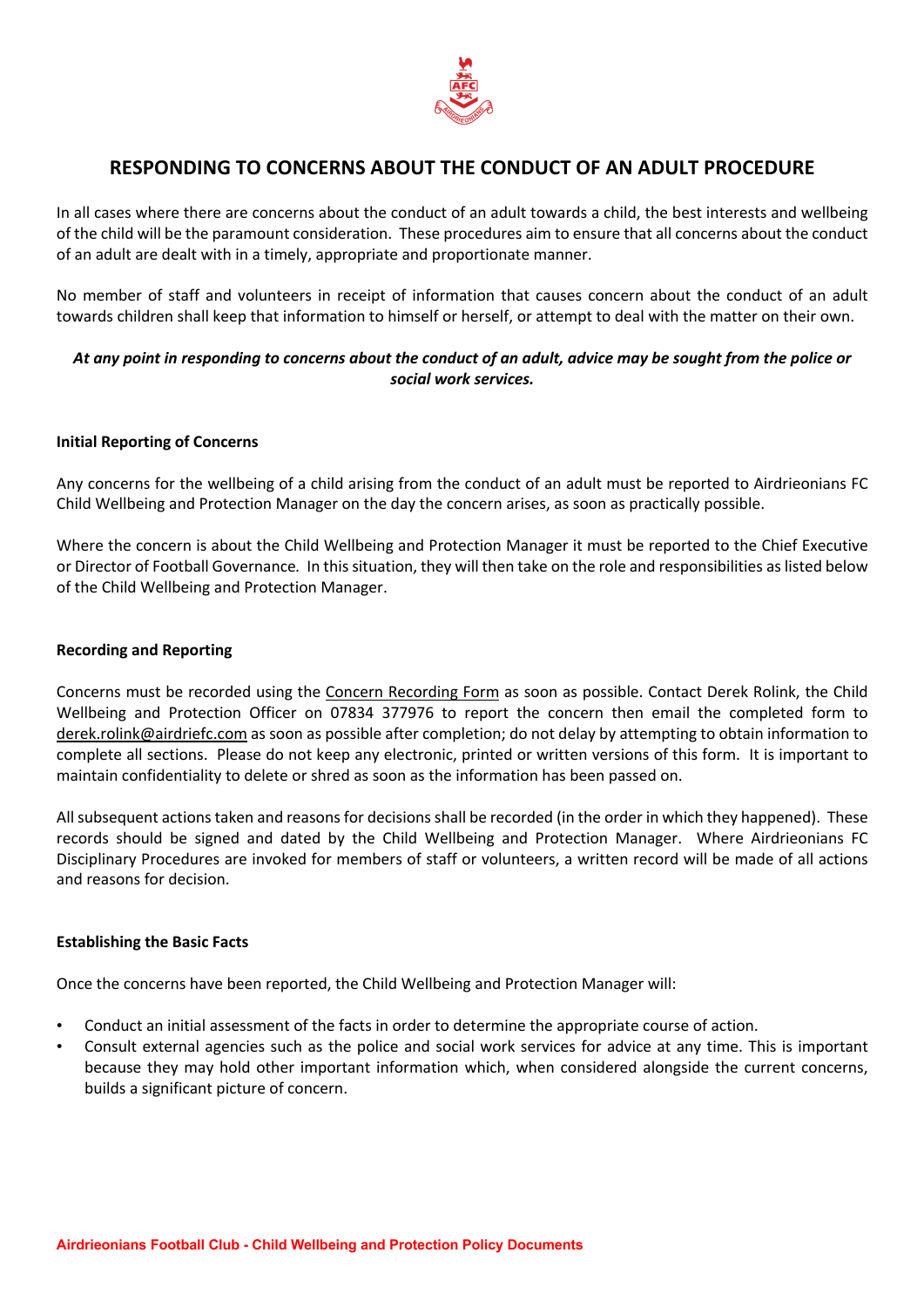

#### **Conducting the Initial Assessment**

The Child Wellbeing and Protection Manager will conduct the initial assessment.

The purpose of the initial assessment is to clarify the nature and context of the concerns. It should determine if the adult's conduct was inappropriate behaviour, serious poor practice/misconduct or whether there is reasonable cause to suspect an adult's behaviour and conduct has been criminal. Every situation is unique, so guidance cannot be prescriptive.

- Where the established facts support a concern of criminal behaviour, the initial assessment will not form part of the disciplinary investigation.
- Subject to the nature and seriousness of the situation, if it is not clear at this stage whether a criminal offence may have been committed, the member of staff or volunteers *may* be approached as part of the information gathering process.
- Where the nature and seriousness of the information suggests that a criminal offence *may* have been committed, or that to assess the facts may jeopardise evidence, advice will be sought from the police before the member of staff or volunteer is approached.
- An initial assessment of the basic facts may require the need to ask a child some basic, open-ended, non-leading questions *solely with a view to clarifying the basic facts*. It may also be necessary to ask similar basic questions of other children, or other appropriate individuals.
- Interviewing children about possible abuse and criminal offences is the sole remit of specially trained police officers and social workers. Questioning of children by those conducting an initial assessment should always be avoided as far as possible. If it is necessary to speak to the child in order to clarify the basic facts, best practice suggests that consent from the parent/carer be obtained.

Possible outcomes of initial assessment:

- (i) No further action (facts do not substantiate complaint).
- (ii) Situation is dealt with under Airdrieonians FC Disciplinary Procedures for members of staff and volunteers
- (iii) Child protection investigation (jointly by police and social work services).
- (iv) Criminal investigation (by the police). The results of a criminal investigation may well influence the disciplinary investigation, but not in all cases.
- (v) Civil proceedings (by the child/family who raised the concern).

#### **Initial Assessment Supports Concerns about Poor Practice and/or Misconduct**

The Child Wellbeing and Protection Manager will deal with the concern in line with Airdrieonians FC Disciplinary Procedures for members of staff and volunteers. In the event of an investigation into the conduct of a member of staff or volunteer, all actions will be informed by the principles of natural justice:

- They will be made aware of the nature of concern.
- They will be given an opportunity to put forward their case.
- Airdrieonians Football Club will act in good faith, ensuring the matter is dealt with impartially and as quickly as possible in the circumstances.

Pending the outcome of any investigation, precautionary suspension will be considered in all cases where there is significant concern about the conduct of a member of staff or volunteer towards children. Any impact on a child's wellbeing caused by an adult's poor practice and/or misconduct will be passed on to the child's Named Person.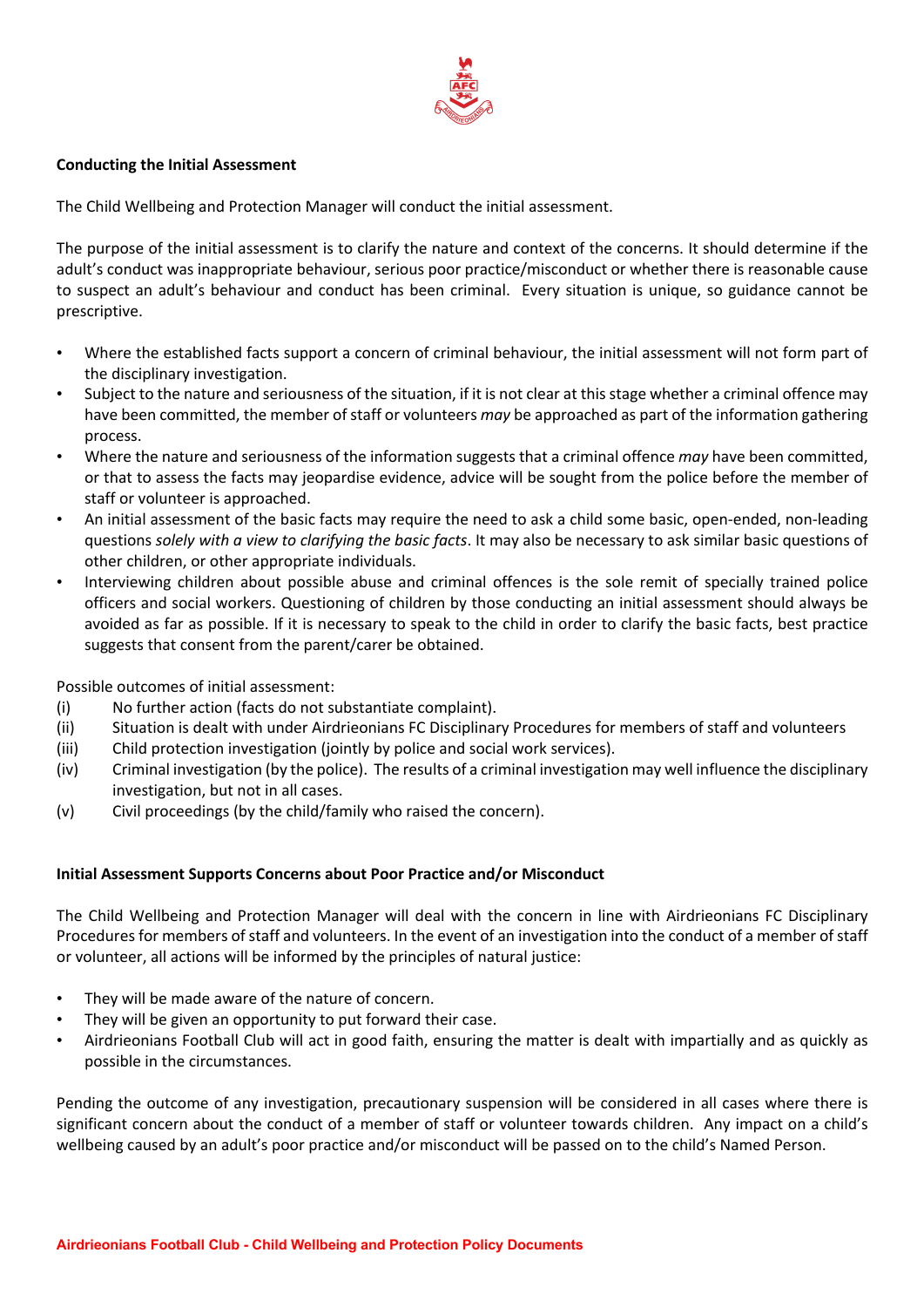

#### **Initial Assessment Supports Concerns about Possible Criminal Behaviour**

Where the initial assessment of information gives reasonable cause to suspect an adult's behaviour and conduct has been a criminal offence, the Child Wellbeing and Protection Manager will report the concerns to the police as soon as possible on the day the information is received. The Child Wellbeing and Protection Manager will make a written record of the name of the police officer to whom the concerns were passed together with the time and date of the call, in case any follow up is required.

Referrals to the police will be confirmed in writing by the Child Wellbeing and Protection Manager within 24 hours. A copy of the Concern Recording Form should be provided to the police on request. Appropriate steps will be taken to ensure the safety of the child(ren) or who may be at risk. The parents/carers of the child(ren) involved will be informed as soon as possible following advice from the police. Any impact on a child's wellbeing caused by an adult's possible criminal behaviour will be passed on to the child's Named Person.

Advice will firstly be obtained from the police about informing the member of staff or volunteer involved in the concerns. If the advice is to inform them, they will be told that information has been received which may suggest an allegation of abuse or possible criminal offence. As the matter will be *sub judice* (i.e. under judicial consideration) no details will be given unless advised by the police. All actions will ensure the best evidence is preserved for any criminal proceedings while at the same time safeguarding the rights of the member of staff or volunteer.

Airdrieonians FC will take all reasonable steps to support a member of staff or volunteer against whom a concern has been raised.

#### **Precautionary Suspension**

Suspension is not a form of disciplinary action. The member of staff or volunteer involved may be suspended whilst an investigation is carried out. Suspension will be carried out in accordance with Airdrieonians FC Disciplinary Procedures. At the suspension interview the member of staff or volunteer will be informed of the reason for suspension (within the confines of sharing information) and given the opportunity to make a statement – which will be recorded – should they wish to do so.

Notification of the suspension and the reasons will be conveyed in writing to the member of staff or volunteer in accordance with the Airdrieonians FC Disciplinary Procedures.

#### **Disciplinary Investigation**

An ongoing criminal investigation does not necessarily rule out disciplinary action. However, any action taken must not jeopardise the criminal investigation. Advice must be taken from the police on this. Sufficient information should be available to enable the Child Wellbeing and Protection Manager to make a decision whether to go ahead with disciplinary action.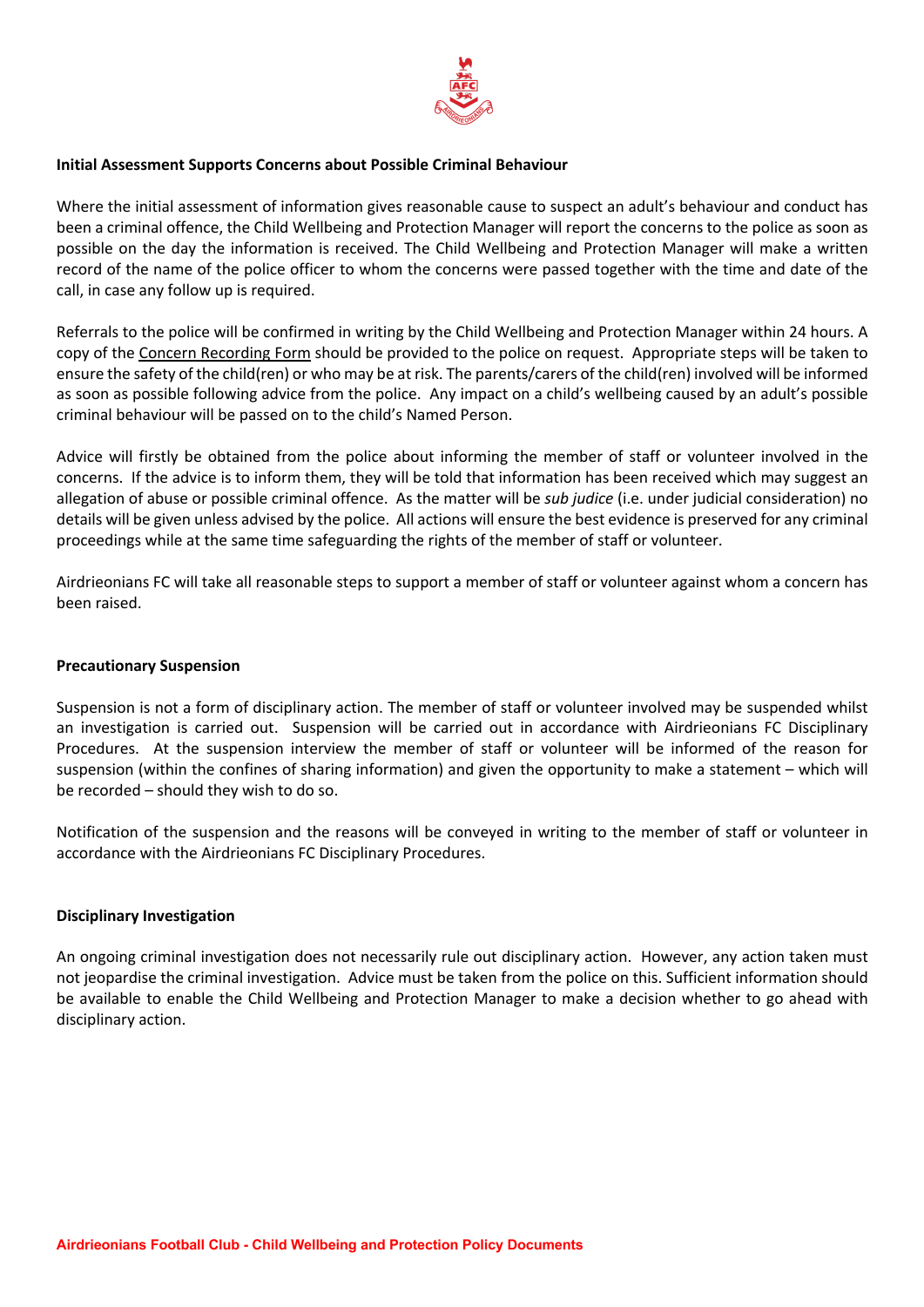

#### **False or Malicious Allegations**

In exceptional circumstances where an investigation establishes an allegation or concern raised is false, unfounded or malicious:

- The member of staff or volunteer involved will receive an account of the circumstances and/or investigation and a letter confirming the conclusion of the matter. They may wish to seek legal advice.
- All records pertaining to the circumstances and investigation shall be kept confidentially.
- The Child Wellbeing and Protection Manager will take all reasonable steps to support the individual in this situation.
- In these circumstances Airdrieonians Football Club will review the child's participation in football. It will be appropriate to have a discussion with the child (with parental/carer permission) in determining their views and opinions.
- Data collected for the investigation will be destroyed in accordance with the requirements of the Data Protection Act 1998.

#### **Historical Allegations of Abuse**

Allegations of abuse may be made some time after the event e.g. an adult who was abused as a child by someone who is still currently working with children. These procedures will be followed in the event of an allegation of historical abuse.

#### **Protection of Vulnerable Groups (Scotland) Act 2007**

*a)* Airdrieonians Football Club will refer to Disclosure Scotland the case of any member of staff or volunteer who (whether or not in the course of their role with Airdrieonians) has:

- harmed a child
- placed a child at risk of harm
- engaged in inappropriate conduct involving pornography
- engaged in inappropriate conduct of a sexual nature involving a child, or
- given inappropriate medical treatment to a child.

#### **AND** as a result:

1. Airdrieonians has dismissed the member of staff or volunteer.

2. The member of staff or volunteer would have been dismissed as a result of the incident had they not resigned, retired or been made redundant.

3. Airdrieonians has transferred the member of staff or volunteer to a position within the club which is not regulated work with children.

4. The member of staff or volunteer would have been dismissed or considered for dismissal where employment or volunteer role was not due to end at the expiry of a fixed term contract; or,

5. The member of staff or volunteer would have been dismissed or considered for dismissal had the contract not expired.

Airdrieonians Football Club will also refer the case of a member of staff or volunteer where information becomes available after the member of staff or volunteer has:

- been dismissed by Airdrieonians Football Club,
- resigned, retired or been made redundant,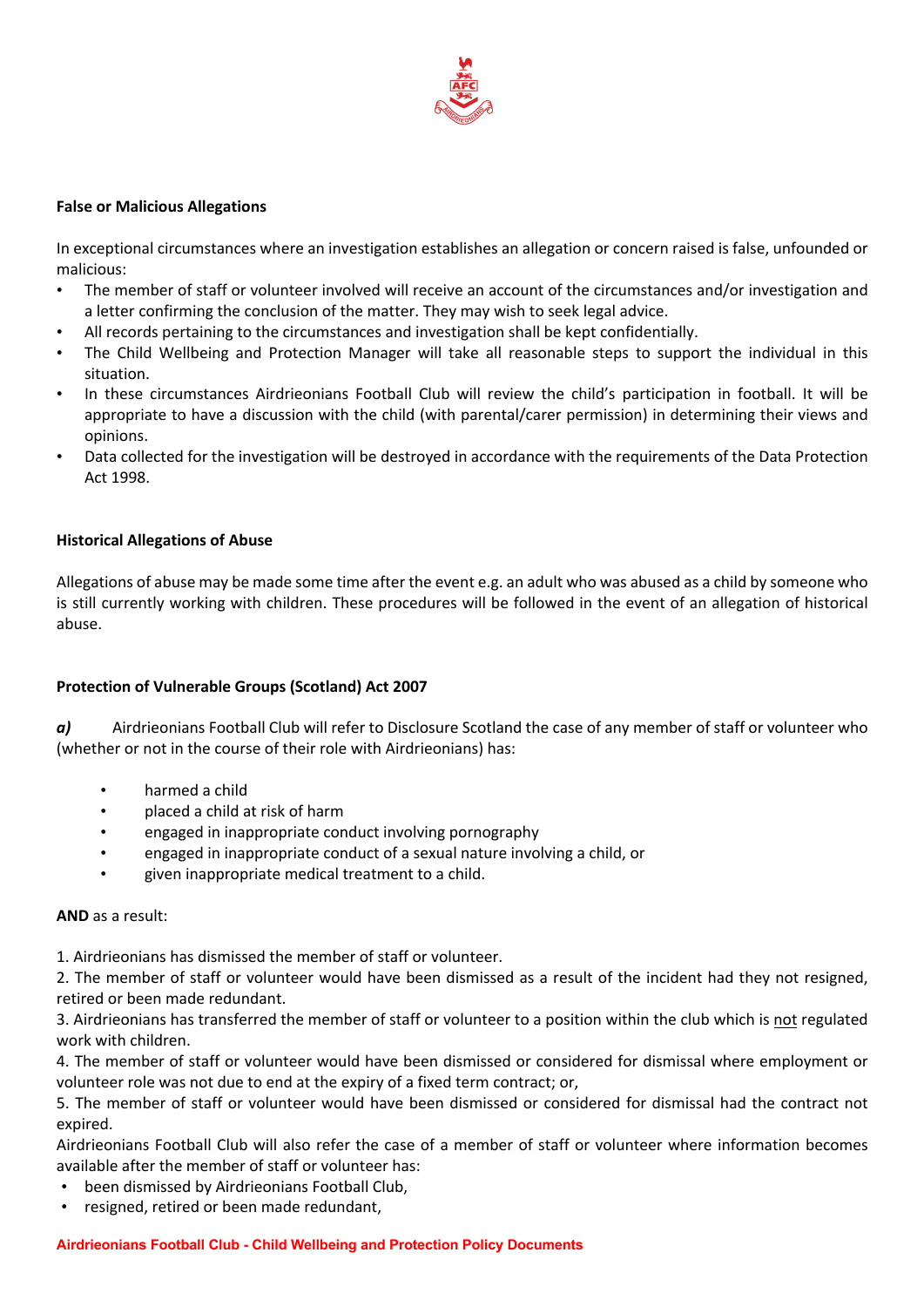

- been transferred to another position in the club which is not regulated work with children; and,
- where Airdrieonians receives information that a member of staff or volunteer who holds a position of regulated work has been listed on the Children's List, the member of staff or volunteer will be removed from the regulated work with children post.

*b)* If Disclosure Scotland notifies Airdrieonians FC that a member of staff or volunteer is considered for listing that individual will be suspended as a precaution until the outcome of the case is determined. Precautionary suspension is not a form of disciplinary action and does not involve pre-judgment. In all cases of suspension, the best interests and wellbeing of children will be the paramount consideration.

*c)* If Disclosure Scotland informs Airdrieonians FC that an individual is barred, that member of staff or volunteer will be removed from regulated work with children immediately in line with the Protection of Vulnerable Groups (Scotland) Act 2007.

### **Media**

All media enquiries relating to the conduct of a member of staff or volunteer will be referred to the Airdrieonians FC Head of Communications.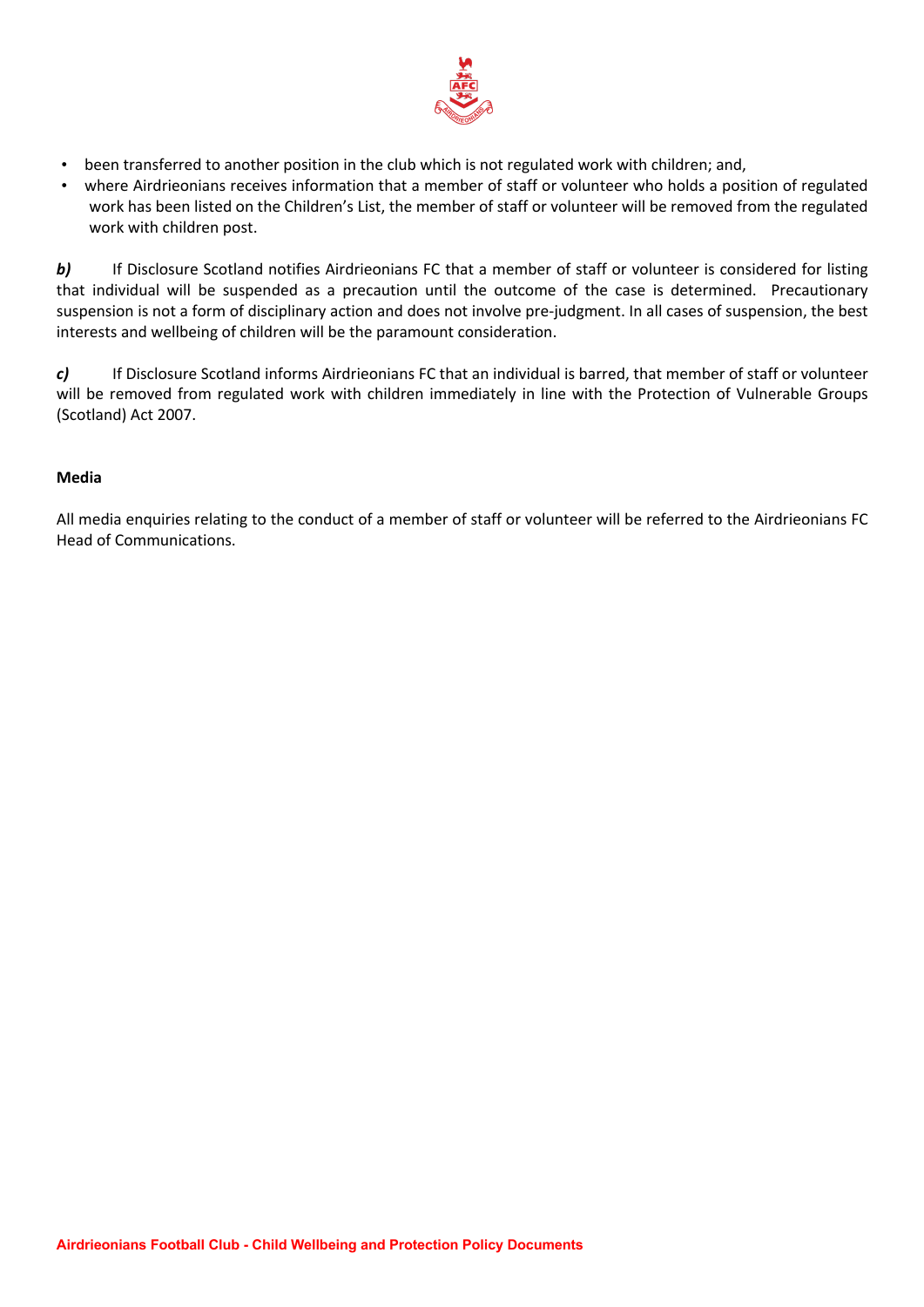

### **REVIEW OF THE MANAGEMENT OF CONCERNS PROCEDURE**

#### **Planning the Review**

Set out the remit, aim and purpose of carrying out the review. The Child Wellbeing and Protection Manager should help identify a person to carry out the review and, in some circumstances, this may be appropriate to have an independent person. In this case, confidentiality must be maintained. Agree a timescale and format for completing the review.

#### Establish the facts of the case, a chronology of events and the roles of individuals and organisations involved.

Set out the actual sequence of events to help to understand what happened, when, and who was involved.

#### **Identify any issues or key questions relating to the aims of the review.**

Having established the sequence of events the reviewer should then be able to answer the questions contained in the specific remit of the review.

If the reviewer considers that a child may still be at risk despite action taken during the case or as a result of Airdrieonians FC's failure to take appropriate action, they should be prepared to act. Any urgent issues should be addressed immediately without waiting for the conclusion of the review.

#### **Identify any other relevant points or observations and complete review.**

The reviewer may identify issues which are worth exploring further. These may include:

#### **PROCEDURES**

- Were the relevant procedures followed?
- If not, is there a reasonable explanation for this?
- Were the timescales appropriate?
- Do the current procedures provide adequate information about what to do in such a situation?
- If appropriate, was a referral made to Disclosure Scotland as required by the Protection of Vulnerable Groups (Scotland) Act 2007?
- CYP 2014 Information Sharing to named person?

#### **OUTCOMES**

- Was the outcome appropriate in the case?
- If not, why not?
- Is there a need to take further action in this case; for example, referring the case to police/social work?

#### **PEOPLE**

- Were the right people involved?
- Were the views of the child/family obtained?
- Were those involved aware of the procedures?
- Had the people involved been trained on the procedures?
- Where appropriate, were external organisations involved; for example, the police or social work?

#### **RECORDING**

- Were records kept?
- Is the quality of the information recorded satisfactory?
- Can the forms be improved?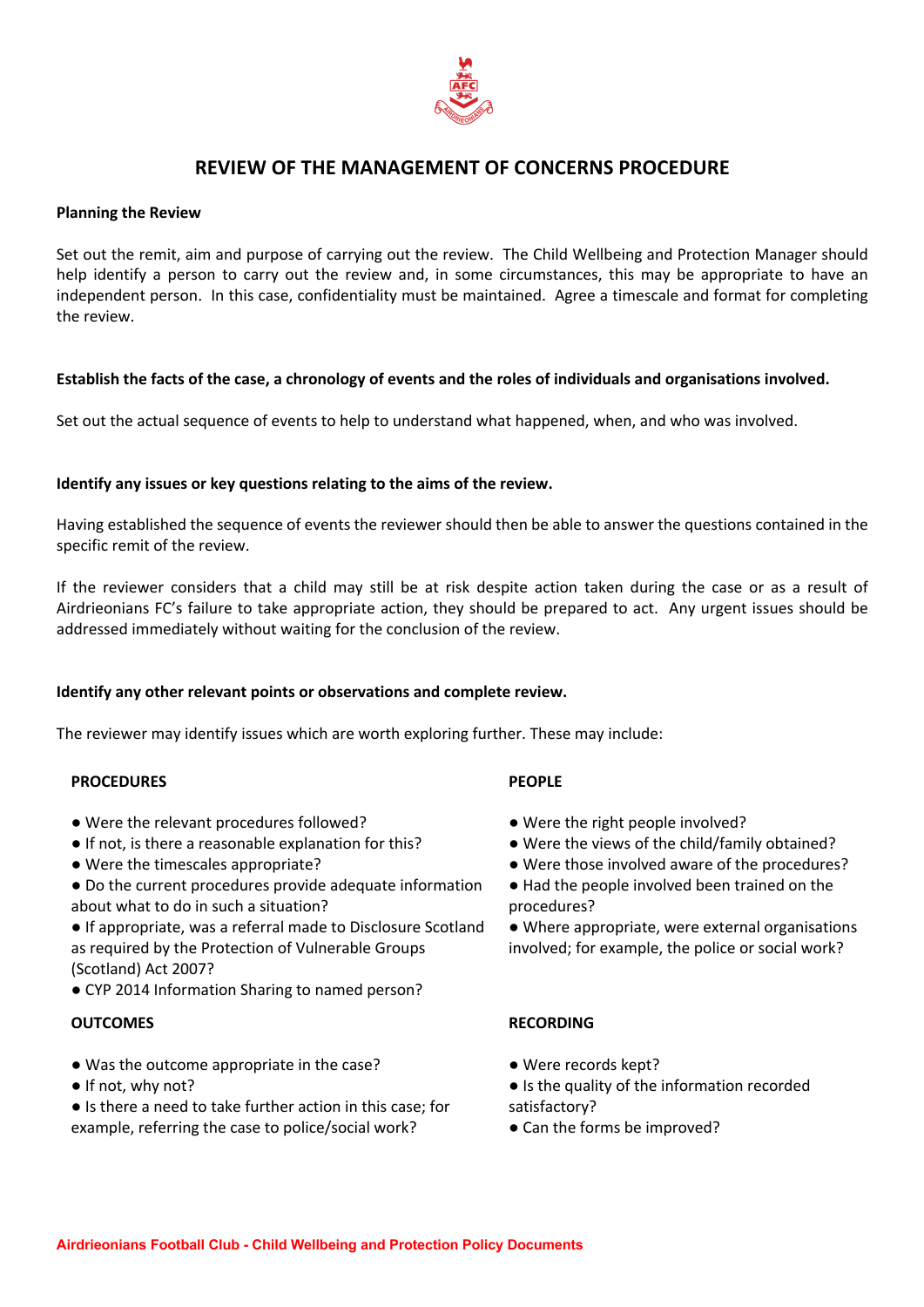

#### **Respond to anything identified within the review.**

On completion of the review, any learning, training needs or update to policy and procedures must be addressed and responded to within an agreed timescale. Where appropriate, outcomes of the review should then be shared for wider learning or specific improvements to particular activities.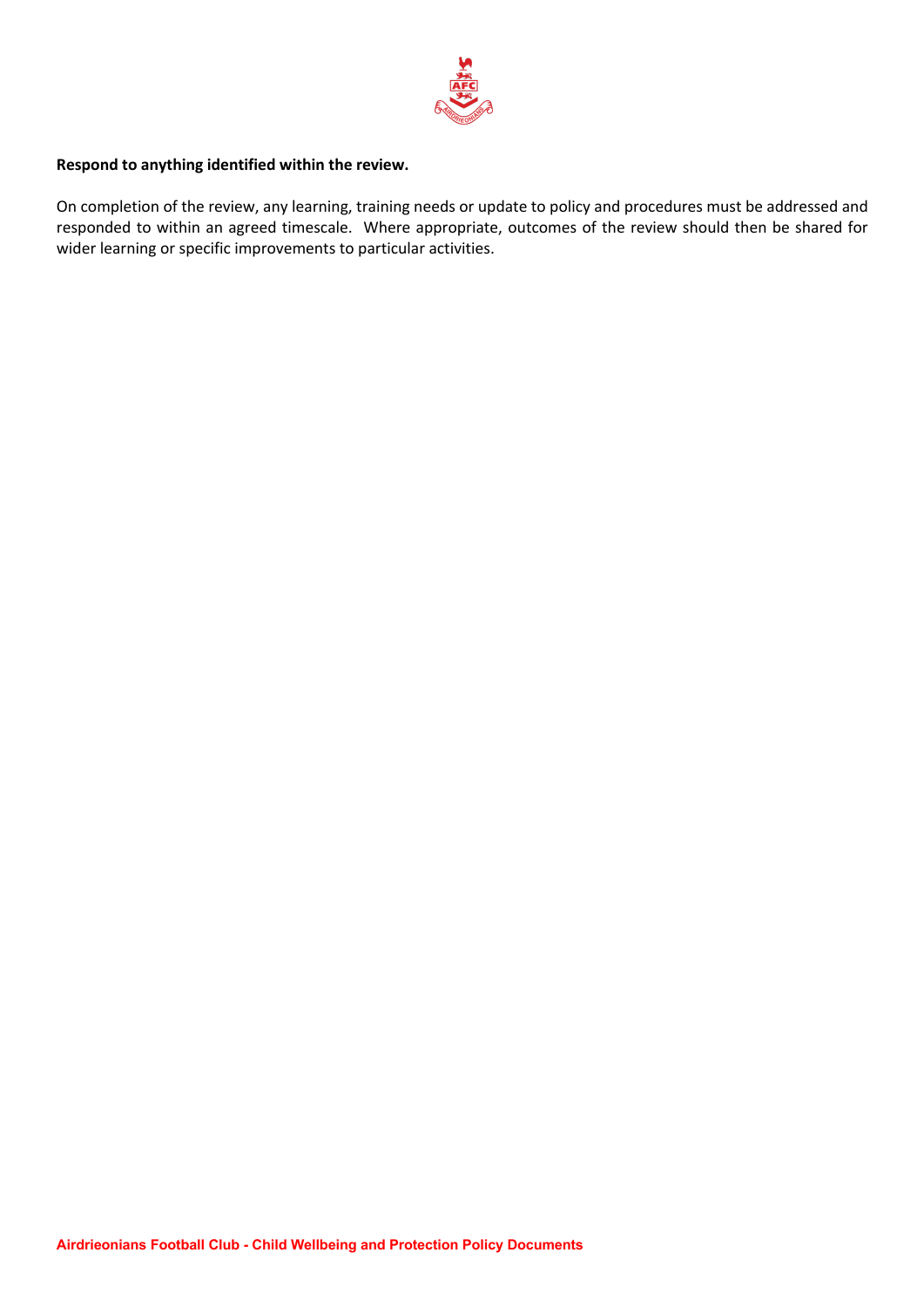

### **SAFEGUARDS**

The following safeguards are a combination of best practice and guidelines to support children and adults in a range of situations. Their purpose is to minimise risks that have been identified through previous experience and risk assessment. Not every situation can be prepared for, however the following are circumstances which need an informed approach and common sense applied. These include:

- 
- 
- Sexual Activity

#### **BEHAVIOURS**: **CHILDREN'S HEALTH**:

- Managing Behaviour  **First Aid and Treatment of Injuries**
- Physical Contact  **Responding to Allergies** Responding to Allergies

#### **PLANNING & ORGANISATION**:

- - Collection by Parents/Carers
	-
	-
	- Trips Away from Home

Recognising that circumstances will always be different, these safeguards provide generic advice which can be applied as appropriately considered by the member of staff or volunteer who is responsible at a particular time or in preparation of a specific activity.

- **CELEBRATION & COMMUNICATION**: Adult to Child Ratios
	- Safe Use of Images of U18 Players Safe Use of Changing Facilities
	- ICT & Social Media Transporting Children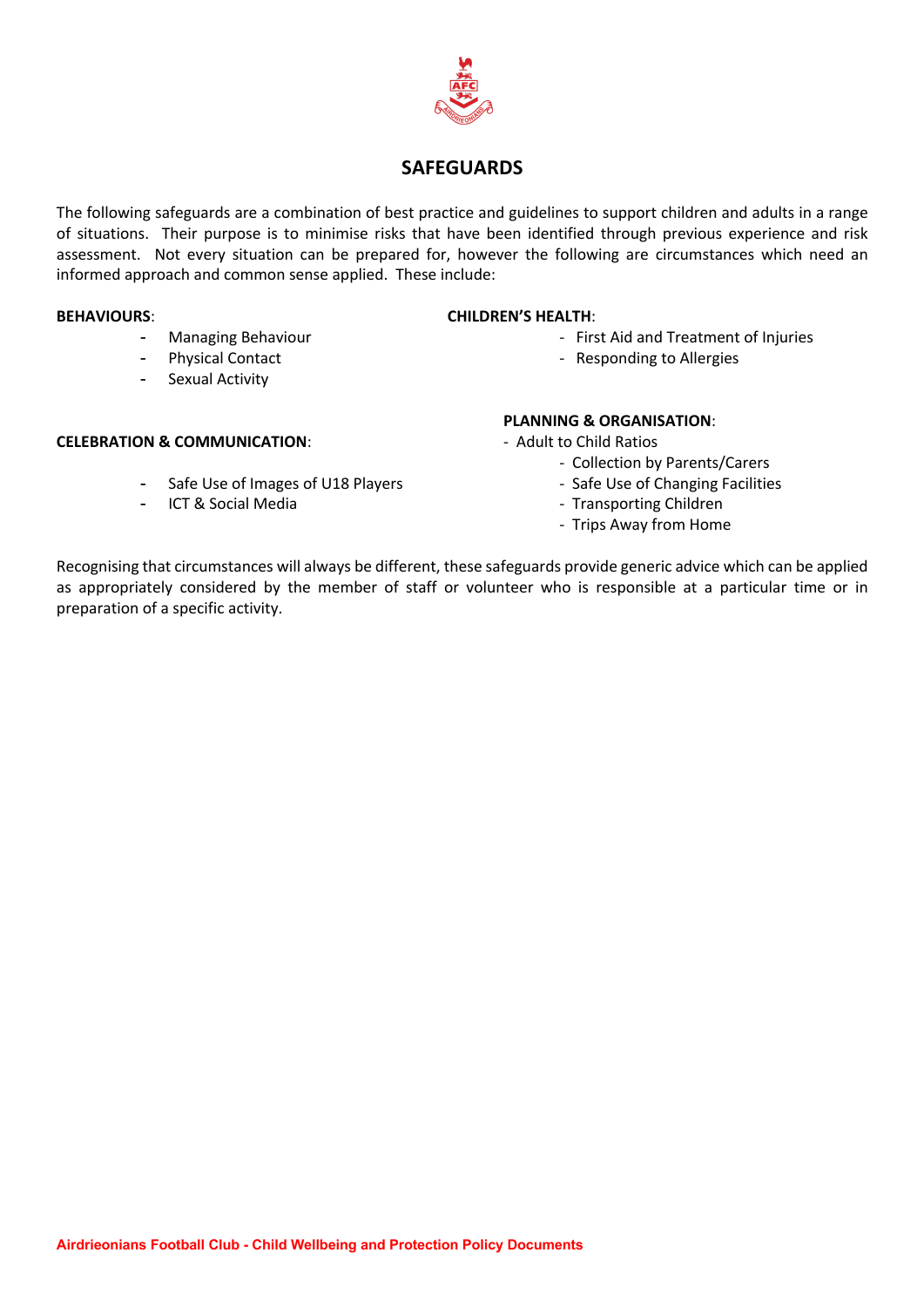

### **BEHAVIOURS**

#### **MANAGING BEHAVIOUR**

From time to time members of staff and volunteers delivering football to children may be required to deal with a child's behaviour that they find challenging. These guidelines aim to promote good practice which can help support children to manage their own behaviour. They suggest some strategies and sanctions which can be used and also identify unacceptable actions or interventions which must *never* be used by members of staff or volunteers. These guidelines are based on the following principles:

- The welfare of the child is the paramount consideration.
- A risk assessment should be completed for all activities which take into consideration the needs of all children involved in the activity.
- Children must never be subject to any form of treatment that is harmful, abusive, humiliating or degrading and should always be able to maintain their respect and dignity.
- No member of staff or volunteer should attempt to respond to behaviour by using techniques for which they have not been trained.

#### **Planning Activities**

Good coaching practice requires planning sessions around the group as a whole but also involves taking into consideration the needs of each individual player within that group. As part of a risk assessment, coaches should consider whether any members of the group have presented challenges in the past or are likely to present any difficulties in relation to the tasks involved, the other participants or the environment.

Where members of staff and volunteers identify any potential risks, strategies to manage those risks should be agreed in advance of the session, event or activity. The risk assessment should also identify the appropriate number of adults required to safely manage and support the session including being able to adequately respond to any behaviour and to safeguard other members of the group and the members of staff and volunteers involved.

All those delivering activities to children should receive training on these guidelines and should be supported to address issues of behaviour through regular supervision.

#### **Agreeing Acceptable and Unacceptable Behaviours**

Staff, volunteers, children and parents/carers should be involved in developing an agreed statement of what constitutes acceptable and unacceptable behaviour. They should also agree upon the range of options which may be applied in response to unacceptable behaviour (e.g. dropped from the team for one game etc). This can be done at the start of the season, in advance of a trip away from home or as part of a welcome session.

Issues of behaviour and control should regularly be discussed with members of staff, volunteers, parents/carers and children in the context of rights and responsibilities. It is beneficial to ask children as a group to set out what behaviour they find acceptable and unacceptable within their group orteam. It is also helpful to ask them what the consequences of breaking the 'agreement' should be. Experience shows that they will tend to come up with a sensible and working 'agreement'. If and when such a list is compiled, every member of the group can be asked to sign it, as can new members as they join. It can then be beneficial to have a copy of the 'agreement' visible for reference during the activity.

#### *Managing Behaviour*

In dealing with children who display risk-taking or unacceptable behaviours, members of staff and volunteers might consider the following options:

- Time out from the activity, group or individual work.
- Making up the act or process of making amends.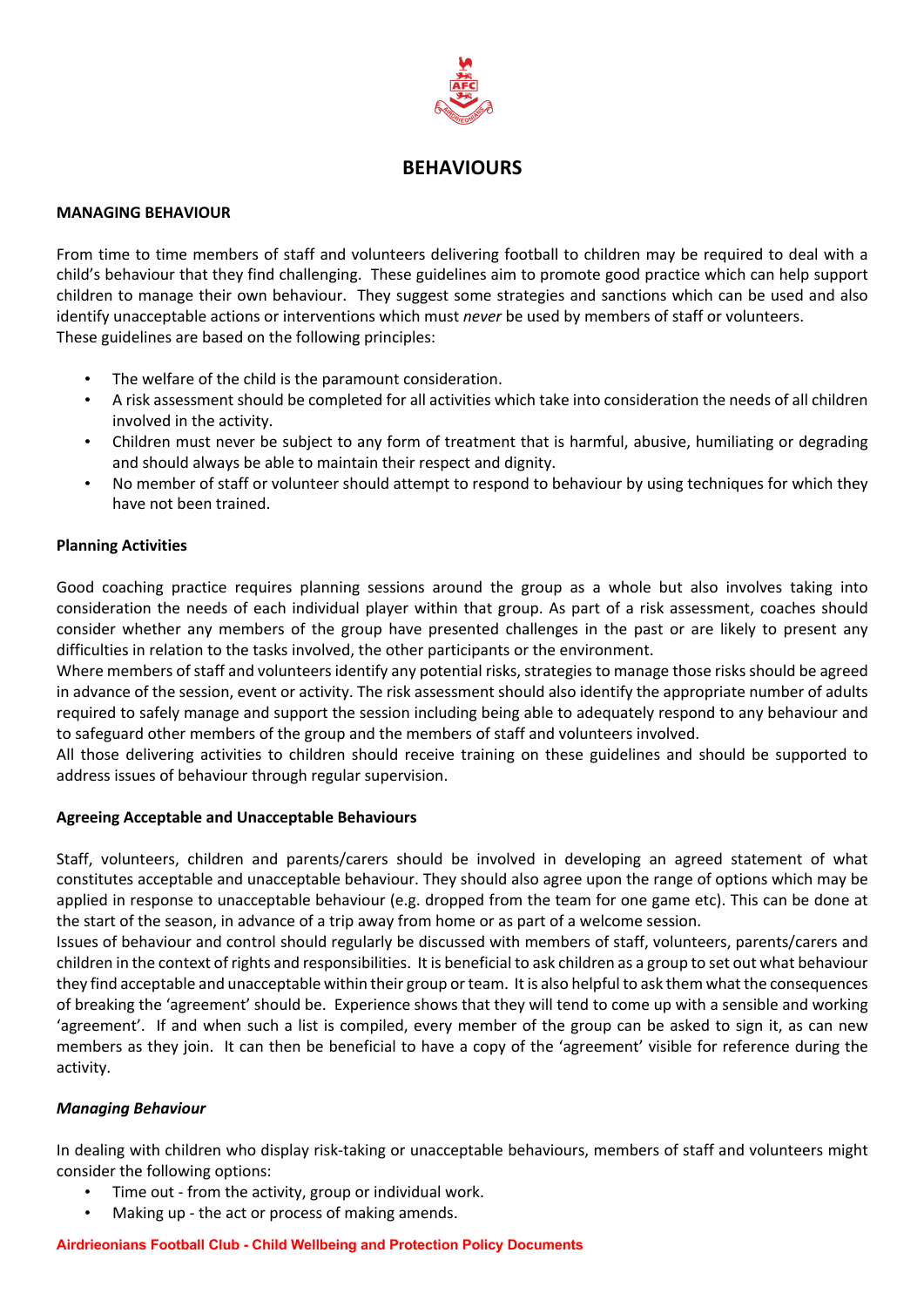

- Payback the act of giving something back.
- Behavioural reinforcement rewards for good behaviour, consequences for negative behaviour.
- Calming the situation talking through with the child.
- Increased supervision by members of staff and volunteers.
- Use of individual 'contracts' or agreements for their future or continued participation.
- Consequences e.g. missing an activity.

Adults and children shall never be permitted to use any of the following as a means of managing a child's behaviour:

- Physical punishment or the threat of such.
- The withdrawal of communication with the child.
- Being deprived of food, water or access to changing facilities or toilets.
- Verbal intimidation, ridicule or humiliation.

Members of staff and volunteers should review the needs of any child on whom consequences are frequently imposed. This review should involve the child and parents/carers to ensure an informed decision is made about the child's future or continued participation in the group or team. Whilst it would always be against the wishes of everyone involved at Airdrieonians FC, ultimately, if a child continues to present a high level of risk or danger to him or herself, or others, he or she may not be able to continue participating.

#### **Physical Interventions**

The use of physical interventions should always be avoided unless it is absolutely necessary in order to prevent a child injuring themselves, injuring others or causing serious damage to property. All forms of physical intervention shall form part of a broader approach to the management of behaviour.

Physical contact to prevent something happening should always be the result of conscious decision-making and not a reaction. Before physically intervening, the member of staff or volunteer should ask themselves, 'Is this the only option in order to manage the situation and ensure safety?'

The following must always be considered:

- Contact should be avoided with buttocks, genitals and breasts. Members of staff and volunteers should never behave in a way which could be interpreted as sexual.
- Any form of physical intervention should achieve an outcome that is in the best interests of the child whose behaviour is of immediate concern.
- Members of staff and volunteers should consider the circumstances, the risks associated with employing physical intervention compared with the risks of not employing physical intervention.
- The scale and nature of physical intervention must always be proportionate to the behaviour of the child and the nature of harm/damage they might cause.
- All forms of physical intervention should employ only a reasonable amount of force the minimum force needed to avert injury to a person or serious damage to property – applied for the shortest period of time.
- Members of staff and volunteers should never employ physical interventions which are deemed to present an unreasonable risk to children or adults.
- Members of staff and volunteers shall never use physical intervention as a form of punishment.

Any physical intervention used should be recorded assoon as possible after the incident by the member ofstaff and/or volunteers involved using the Concern Recording Form, reported to and passed to the Child Wellbeing and Protection Manager as soon as possible. In terms of wellbeing indicators, safety and any others in relation to the circumstances would be highlighted in terms of their behaviour risking their wellbeing.

A timely debrief for members of staff and volunteers, the child and parents/carers should always take place following an incident where physical intervention has been used. This should include ensuring that the physical and emotional wellbeing of those involved has been addressed and ongoing support offered where necessary. Members of staff and volunteers, children and parents/carers should be given an opportunity to talk about what happened in a calm and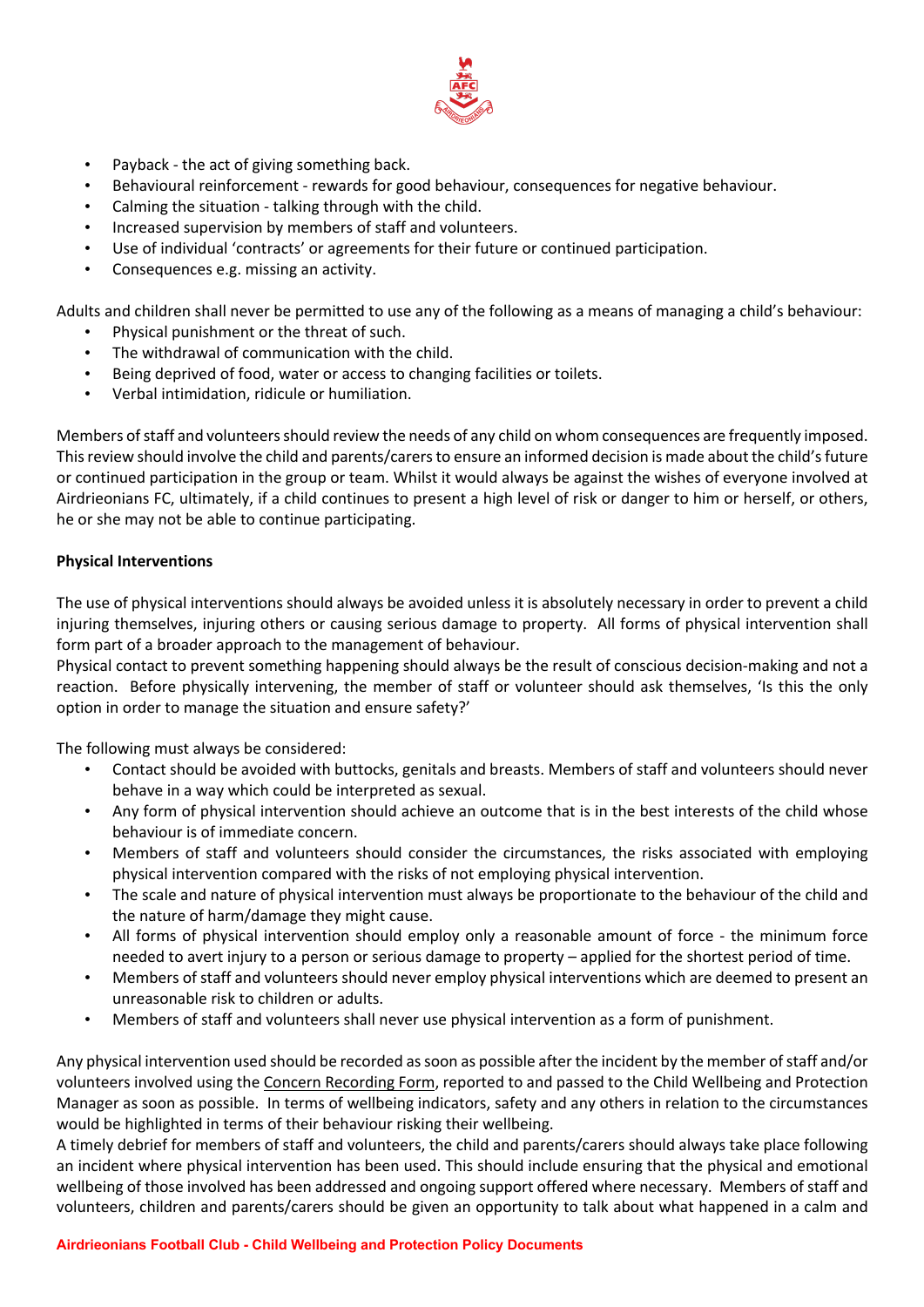

safe environment. There should also be a discussion with the child and parents/carers about the child's needs and continued safe participation in the group, team or activity.

#### **PHYSICAL CONTACT**

All forms of physical contact should respect and be sensitive to the needs and wishes of the child and should take place in a culture of dignity and respect for all children. Children should be encouraged to express their views on physical contact.

In the first instance, coaching techniques should be delivered by demonstration (either by the coach or a player who can display the technique being taught). Educational instruction should be clearly explained with a description of how it is proposed to handle or have contact with the child before doing so. This should be accompanied by asking if the child is comfortable. Manual support should be provided openly and must always be proportionate to the circumstances.

If it is necessary to help a child with personal tasks e.g. toileting or changing, the child and parents/carers should be encouraged to express a preference regarding the support and should be encouraged to speak out about methods of support with which they are uncomfortable. Members of staff and volunteers should work with parents/carers and children to develop practiced routines for personal care so that parents/carers and children know what to expect. Do not take on the responsibility for tasks for which you are not appropriately trained e.g. manual assistance for a child with a physical disability.

#### **SEXUAL ACTIVITY**

Within football, as within other activities, sexual relationships do occur. It is important to address sexual activity both between children and between adults and children.

**Sexual activity between children involved in football** is prohibited during team events, in facilities and social activities organised by Airdrieonians. Inappropriate or criminal sexual behaviour committed by a child may lead to the information being shared with the child's Named Person and may lead to reports being made to external agencies such as the police or social services.

**Sexual interactions between adults and children (16+) involved in football** raise serious issues given the power imbalance inherent in the relationship. Where a child is of the age of consent, the power of the adult over that child may influence their ability to genuinely consent to sexual activity. A coach or other adult in a position of authority may have significant power or influence over a child's career.

Sexual activity between adults and children (16+) involved in football is prohibited when the adult is in a position of trust or authority (coach, trainer, official) where they have signed the Code of Conduct for Safeguarding Children's Wellbeing. Inappropriate or criminal sexual behaviour committed by an adult will lead to suspension and disciplinary action in accordance with Airdrieonians FC Disciplinary Procedures, which in the case of criminal behaviour must include contacting the police.

**Sexual activity between adults and children under the age of 16** is a criminal act and immediate action must be taken to report it to the police.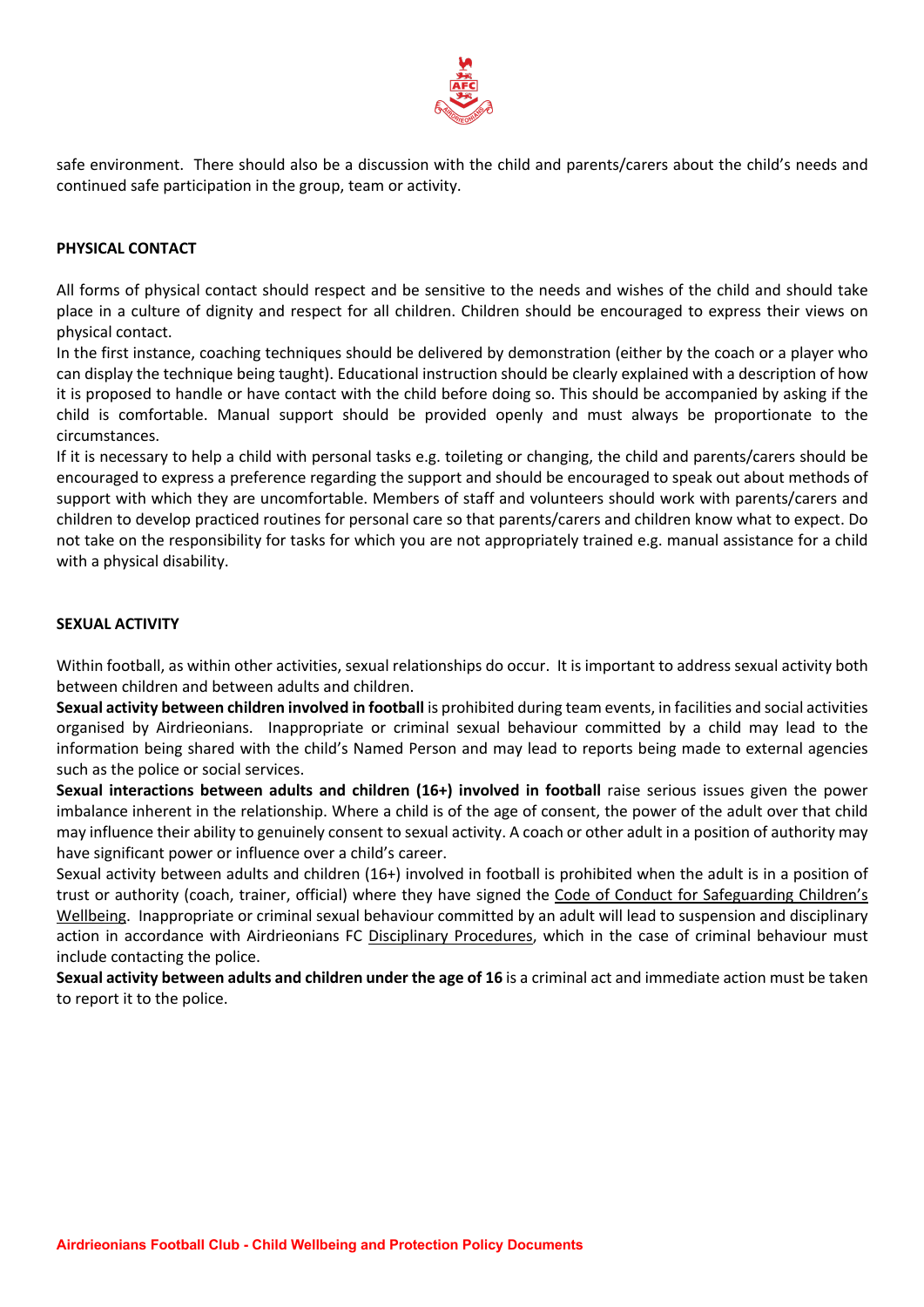

### **CELEBRATION & COMMUNICATION**

#### **SAFE USE OF IMAGES OF U18 PLAYERS**

Photographs, films and video clips can be used to celebrate achievements, promote activities and keep people updated. Footage is also recorded for performance development and analysis reasons. The aim of these guidelines is not to curb such activity but to ensure that children are protected from those who would seek to take or manipulate photos and video footage in a way that harms children or places them at risk of harm.

• Airdrieonians FC will take all reasonable steps to promote the safe use of photographing and filming at all events and activities with which it is associated however Airdrieonians has no power to prevent individuals photographing or filming in public places.

• Airdrieonians FC reserves the right at all times to prohibit the use of photography, film or video at any event or activity with which it is associated and in locations where Airdrieonians has jurisdiction.

#### *PERMISSION*

Children and their parents/carers will be informed that the child may, from time to time, be photographed or filmed whilst participating in football. This could be for one of the following reasons:

- (i) Video footage for performance development
- (ii) Media coverage of an event or achievement
- (iii) Promotional purposes e.g. website or publication

• Written consent must be obtained from the child's parents/carers for children under 16 years old before any photography or filming takes place which can be captured on a Consent Form - U18 Players.

• This consent will also be used for any accredited or professional photographers taking and using images of U18 players within Airdrieonians FC.

• Special care must be taken in relation to vulnerable children e.g. child fleeing domestic violence or a child with a disability, and consideration given to whether publication or use of the photographs/film would place the child at risk. • Young players who have a public profile as a result of their achievements are entitled to the same protection as all other children. In these cases, common sense is required when implementing these guidelines. All decisions should reflect the best interests of the child.

#### *USE OF IMAGES AND INFORMATION*

#### **GENERAL:**

• No unsupervised access or one-to-one photography or video sessions will be allowed unless this has been explicitly agreed with the child and their parents/carers.

- All photographic / videoing equipment must be switched off prior to going into changing rooms.
- No photographing or filming will be permitted in changing areas, bathrooms or sleeping areas.
- All images and accompanying information will ensure only appropriate personal details are shared publicly.
- When seeking to create action images try to focus on the activity rather than the individual.
- When seeking celebration images try to take group images rather than individual images.
- Ensure all those featured are appropriately dressed (a minimum of shirt and shorts).

• Images will not be shared with external agencies unless express permission is obtained from the child and their parents/carers.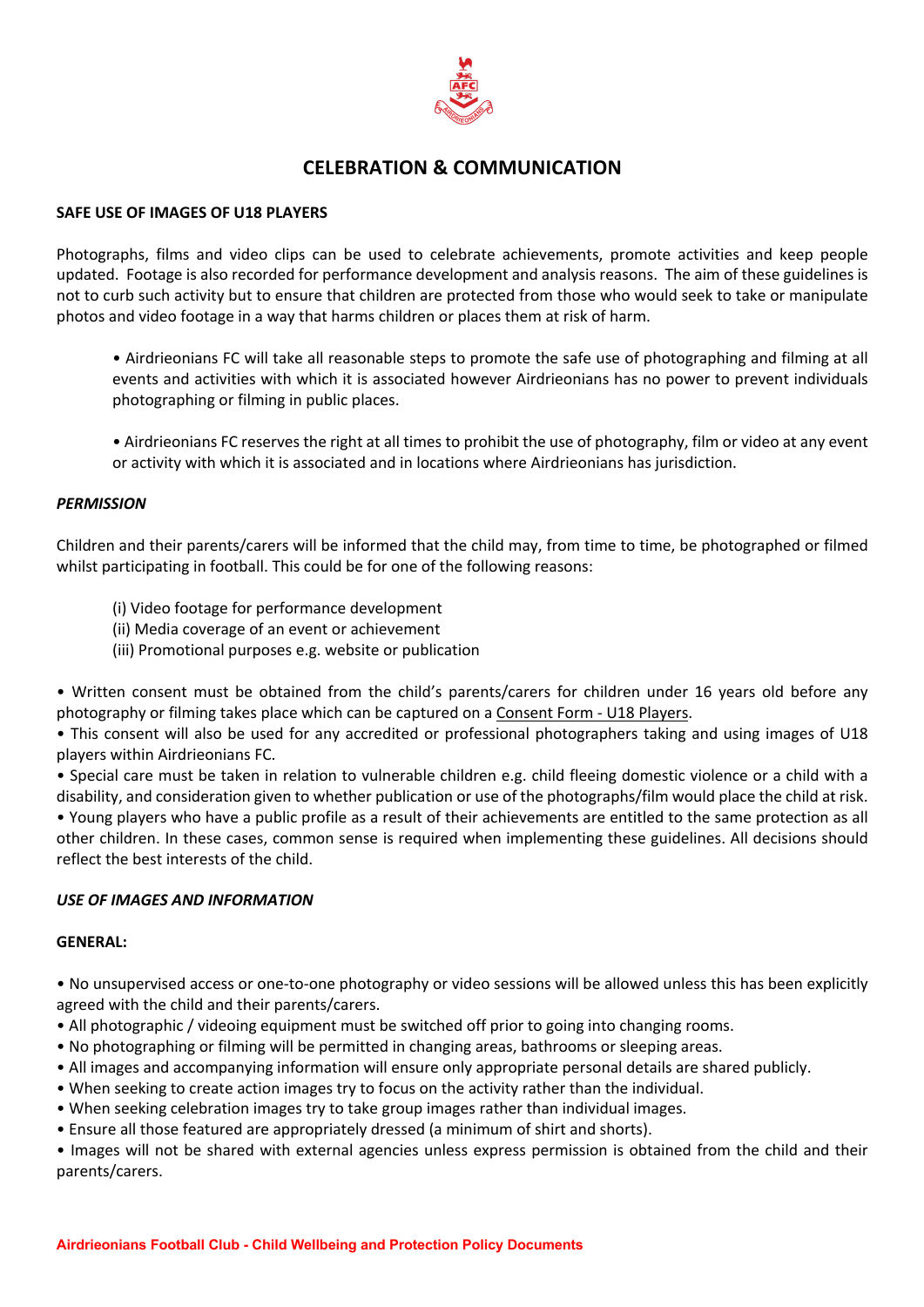

#### **TAKING OF IMAGES:**

• All players, parents/carers and Airdrieonians members of staff should sign to agree that they will follow and enforce these guidelines.

• During training members of staff will use Airdrieonians equipment only for the purposes to taking photographs or video for player development or performance analysis. There should be no personal use of equipment, including mobile phones by anyone.

• External agencies need permission from Airdrieonians FC to take any images during the training environment.

• For promotional, marketing or social networking use of images for Airdrieonians FC publications or online, members of staff will use Airdrieonians FC equipment only.

• For both safety and safeguarding reasons, players should not use mobile phones, tablets or photographic/videoing equipment during training or at match/event activities.

• Where images of U18 players are taken, agreement and arrangements can be in place for players and their parents/carers to be given copies but confirm not to upload any of these images or videos to their own or their child's social media or online platforms.

• Airdrieonians FC may seek publicity to positively promote football, and elite young players receiving endorsements or sponsorship may well welcome positive media coverage on a local, regional or national level. It is important for these players, their parents/carers and media representatives to be clear about appropriate arrangements and ground rules for interviews, filming and photo sessions.

#### **MATCHES / EVENTS:**

• Any photography or videos taken should be restricted to immediate family members for private, non-commercial purposes and not put online on any personal social media or online platforms.

• External agencies need permission from Airdrieonians to take any images during the match/event activities.

#### **STORAGE AND RETENTION OF IMAGES:**

• Airdrieonians FC will ensure that all negatives, copies of videos and digital photograph files are stored in a secure manner. These will not be kept for any longer than is necessary having regard to the purposes for which they were taken.

• Images, negatives, copies of videos and digital photograph files will be reviewed at the end of each season to identify safe storage to restricted access archives or safe disposal of players' images.

#### **MISUSE OF AN IMAGE:**

• At any time the use of an image or information attached to it appears inappropriate, report the misuse of an image to the Airdrieonians FC Child Wellbeing and Protection Manager using the appropriate Concern Recording Form as part of the Responding to Concerns about a Child Procedure.

#### *CONCERNS*

• Anyone behaving in a way which could reasonably be viewed asinappropriate in relation to filming or photographing should be reported to the Child Wellbeing and Protection Manager. They should be approached for an explanation. If a satisfactory explanation is not provided, the circumstances should be reported in line with the Responding to Concerns about the Conduct of an Adult Procedure.

• Where appropriate, concerns should also be reported to the police.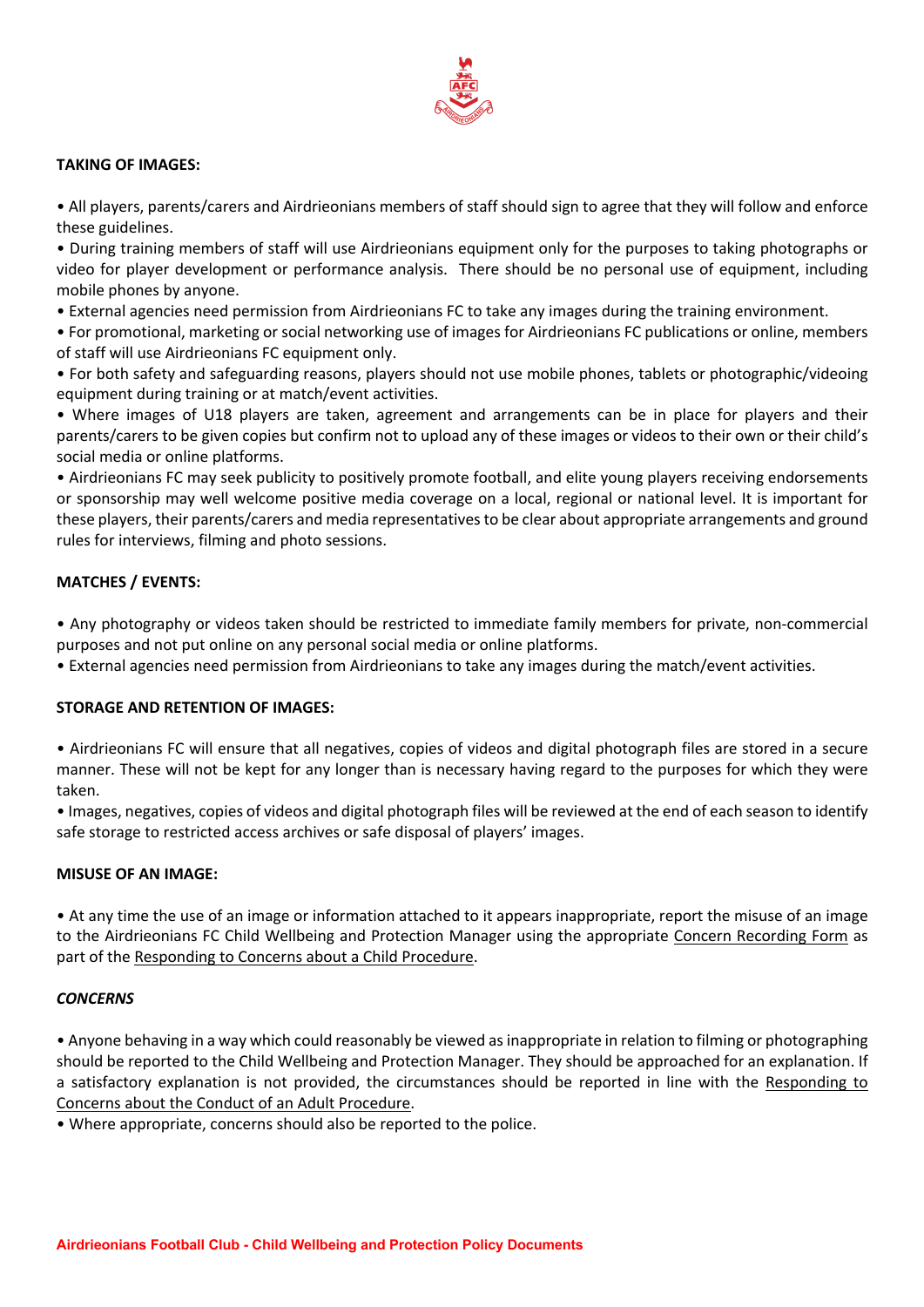

#### **ICT AND SOCIAL MEDIA**

There are various ways in which we can celebrate and communicate using ICT and social media. Technology advances extremely quickly, meaning ways in which we communicate and receive and absorb information are changing all the time. Depending on the football activity that each child is involved with, Airdrieonians FC may contact children and their parents/carers via text/email or possibly through social networking sites.

Our website hosts a range of information, photographs and videos which is available for all members of the public. However, misuse of ICT and social media can also put children at considerable risk. There are some adults who seek to harm children have been known to use messaging or areas online to "groom" children.

For children the safeguarding risks of these technologies include:

- inappropriate access to, use or sharing of personal details (e.g. names, email addresses)
- unwanted contact with children by adults with wrongful/questionable intent
- being sent offensive or otherwise inappropriate material
- online bullying
- grooming for sexual abuse
- direct contact and abuse

For adults, risks involved include:

- their communication with children being misinterpreted
- potential investigation (internal or by statutory agencies)
- potential disciplinary action

#### **TEXT / EMAIL**

Members of staff and volunteers must consider whether it is necessary to communicate with children via text and email. The general principle is that all communications with children should be open, transparent and appropriate. Good practice would include agreeing with children and parents/carers what kind of information will be communicated directly to children by text message. In the first instance parent/carer consent must be obtained for all children under 16 years. Contact should always be made at the phone number/email address the parent/carer has provided on the child's behalf. Parents/carersshould be offered the option to be copied in to any messagestheir child will be sent. Although consent is not legally required for young people aged 16 and 17 years, it is still recommended that parents/carers are informed of the intention to send their child(ren) emails or texts.

The following good practice is therefore required:

- All phone numbers/email addresses of children should be kept secure and confidential.
- The number of people with access to children's details should be kept to a practical minimum.
- Messages should never contain any offensive, abusive or inappropriate language. They should not be open to misinterpretation.

#### **INTERNET / WEBSITE**

Airdrieonians FC may post information, photographs and videos on our website which is available to all members of the public. In terms of publishing anything that includes a child, the following good practice should be followed: *Permission*

- Written parent/carer consent must be obtained for any child aged under 16 years old before publishing any information, photographs or videos of a child which can be captured on a Consent Form - U18 Players. If the material is changed from the time of consent, the parents/carers must be informed and consent provided for the changes.
- Special care must be taken in relation to vulnerable children e.g. child fleeing domestic violence or a child with a disability, and consideration given to whether publication would place the child at risk.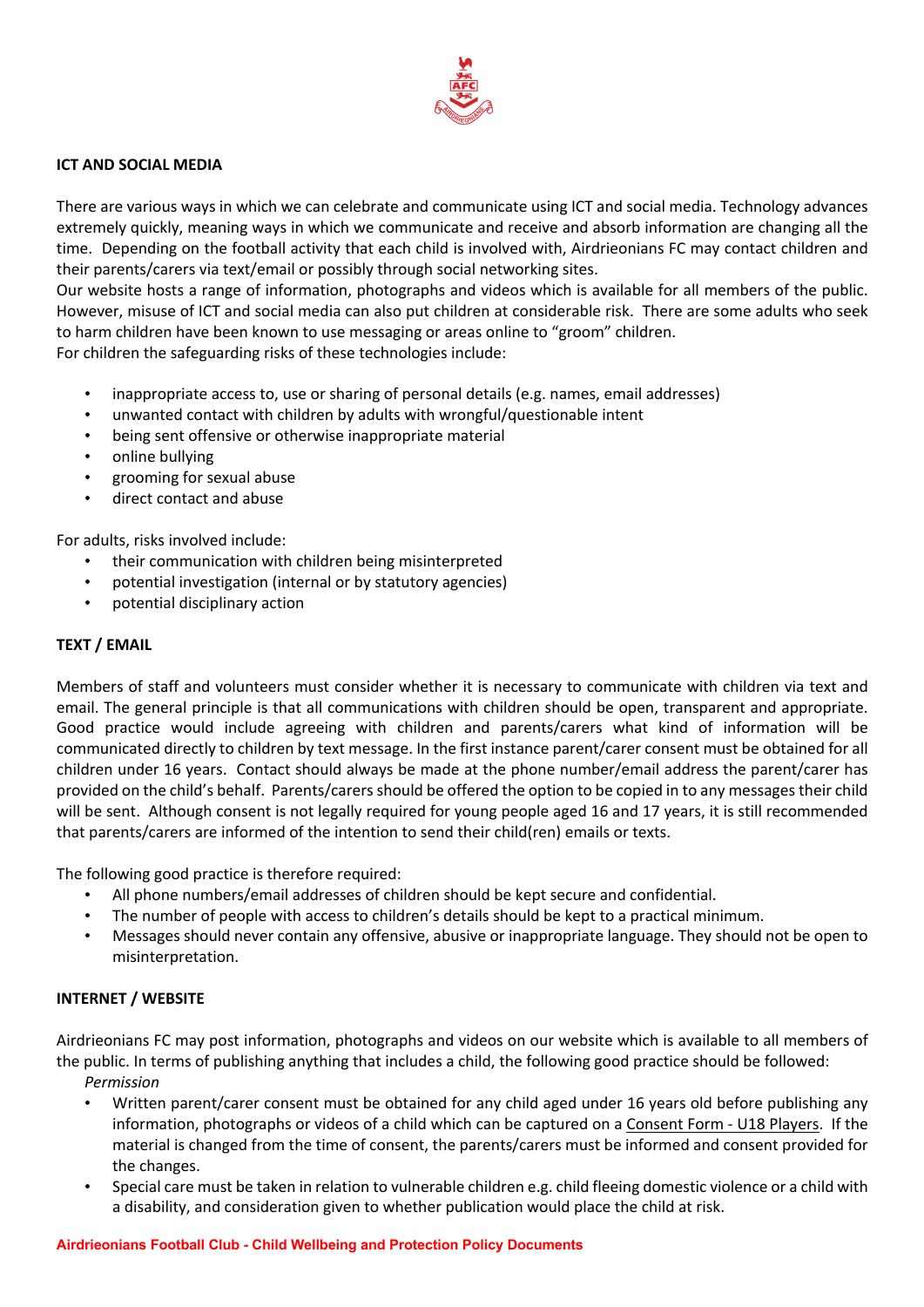

• Young players who have a public profile as a result of their achievements are entitled to the same protection as all other children. In these cases, common sense is required when implementing these guidelines. All decisions should reflect the best interests of the child.

#### *Use of Images and Information*

- Information published on the websites/social networking sites must never include personal information that could identify a child e.g. home address, email address, telephone number of a child. All contact must be directed to the Airdrieonians FC.
- Children must never be portrayed in a demeaning, tasteless or a provocative manner. Children should never be portrayed in a state of partial undress.
- Information about specific events or meetings e.g. coaching sessions must not be distributed to any individuals other than to those directly concerned.

*Concerns*

• Any concerns or enquiries about publications or the website should be reported to the Child Wellbeing and Protection Manager.

#### **SOCIAL NETWORKING SITES**

Where Airdrieonians FC allows mutual access to social networking sites:

*Permission*

- Obtain written permission from parents/carers of under 16s which can be captured on a Consent Form U18 Players to allow mutual interaction with the organisation profile. Make parents/carers aware of the profile's existence, the site the child will be accessing and the restrictions of use for this preferred site.
- An official agreement should be in place which states that access to members' profiles are used only to pass on relevant information or to answer questions regarding Airdrieonians FC or football issues.

#### *Concerns*

• Informal online "chat" with members around subjects outside football should be immediately discouraged. Private matters or questions should also be discouraged. However, any disclosures should be removed from the site and dealt with in line with Responding to Concerns about a Child Procedure and passed to the Child Wellbeing and Protection Manager.

#### **INTERNET FORUMS**

There has been an increase in the use and abuse of internet forums to target individuals or to engage contributors in debates which can cause upset and embarrassment to children. Sites should be well monitored, and any offending comments removed. A member of staff or volunteer should refrain from being drawn into any debates concerning selection, performance or personalities – even where the subject of the discussion is anonymous. This could be considered a breach of the Code of Conduct for Safeguarding Children's Wellbeing.

#### **MOBILE PHONE CAMERAS / VIDEOS**

There have already been a number of cases where children have been placed at risk as a result of the ability to discreetly record and transit images through mobile phones. There is also scope for humiliation and embarrassment if films or images are shared on popular websites such as YouTube. The use of mobile phones in this way can be very difficult to monitor.

The guidelines for Safe Use of Images of U18 Players should be observed in relation to the use of mobile phones as cameras/videos. Particular care is required in areas where personal privacy is important e.g. changing rooms, bathrooms and sleeping areas. No photographs or video footage should ever be permitted in such areas of personal privacy.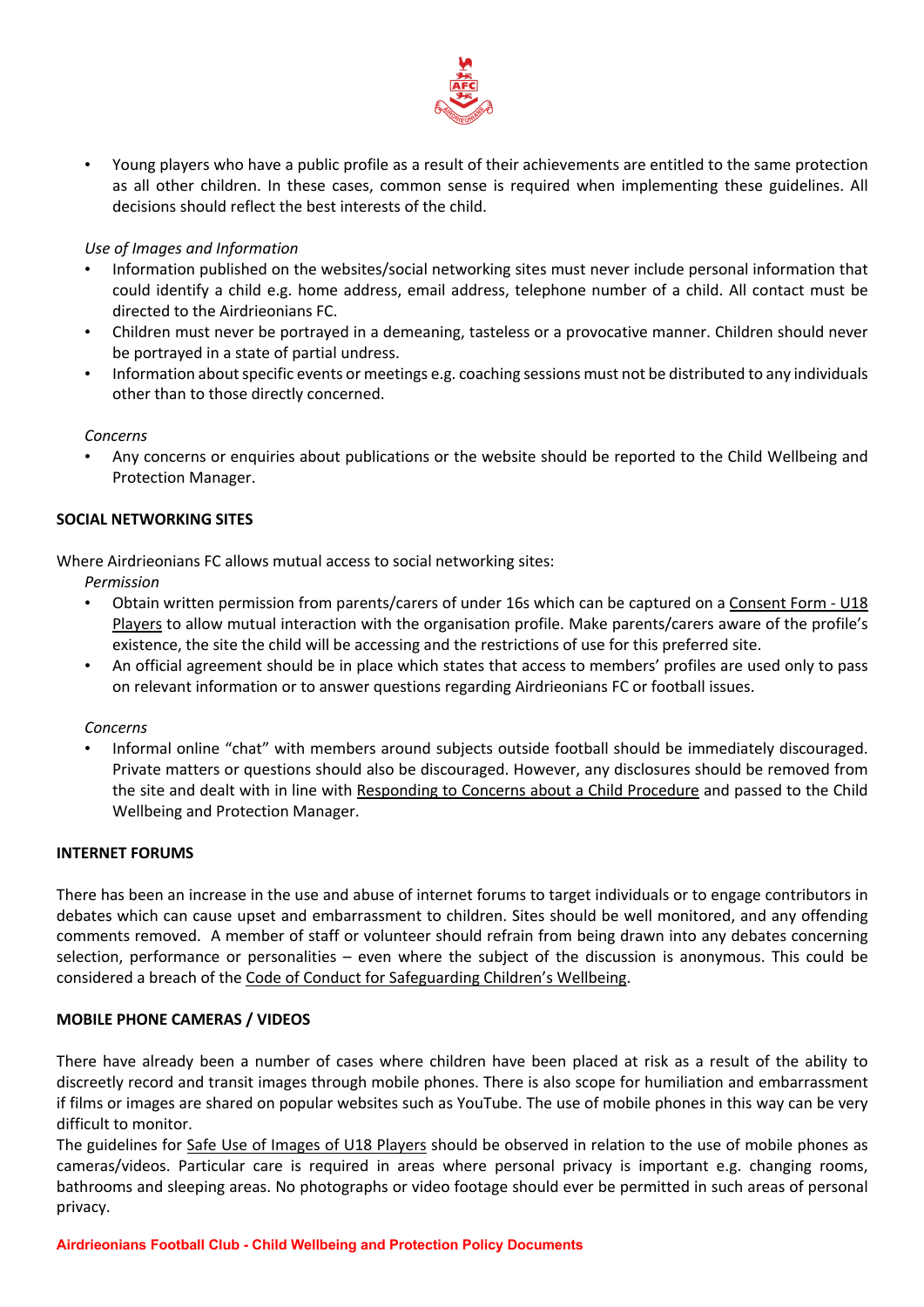

### **CHILDREN'S HEALTH**

#### **FIRST AID AND THE TREATMENT OF INJURIES**

All members of staff and volunteers must ensure:

- Where practicable all parents/carers of children under the age of 16 have completed a Consent Form U18 Players before their child participates in football.
- There is an accessible and well-resourced first aid kit at the venue.
- They are aware of any pre-existing medical conditions, medicines being taken by participants or existing injuries and treatment required.
- Only those with a current, recognised First Aid qualification treat injuries. In more serious cases assistance should be obtained from a medically qualified professional as soon as possible.
- A Concern Recording Form should be completed if a child sustains a significant injury along with the details of any treatment given. Common sense should be applied when determining which injuries are significant. The completed form should be passed to the Child Wellbeing and Protection Manager.
- Where possible, access to medical advice and/or assistance is available.
- A child's parents/carers are informed of any injury and action taken as soon as possible.
- The circumstances in which any accidents occur are reviewed to avoid future repetitions.

#### **CHILDREN WITH ALLERGIES**

Airdrieonians FC has a duty to be inclusive and to provide opportunities for children of all abilities and regardless of any medical conditions, disabilities or allergies which they may have. These guidelines focus on how members of staff and volunteers should respond to children with allergies, as they have a responsibility to ensure their wellbeing whilst they are attending their football activity. However, it is equally important that children with medical conditions or allergies are not unnecessarily excluded from taking part in activities with their peers and that reasonable steps are taken to accommodate their individual needs.

#### *Parent/Carer Responsibility*

When a child joins a football activity, parents/carers should:

- Ensure they complete the Consent Form U18 Players accurately **and** also take the time to talk to the member of staff or volunteer about the specific needs of their child and how to address and accommodate these needs.
- Update the member of staff or volunteer of any change in circumstances.
- Consider a medic alert bracelet/watch for their child.
- Check the expiry date of adrenaline injectors and any medication regularly. An out-of-date injector may offer some protection, but this will be limited.
- Ensure if the child has a 'rescue pack' that, if necessary, this is given to the member of staff or volunteer. This may include antihistamines for mild reactions, possibly an inhaler and may have two adrenaline injectors for more serious reactions e.g. anaphylaxis.

#### *Airdrieonians FC Responsibility*

Members of staff and volunteers should:

- Ensure the Consent Form U18 Players for all children attending the football activity are available and up
- to date together with full details of the child's allergies
- Have a copy of the child's care plan for allergies and individual risk assessment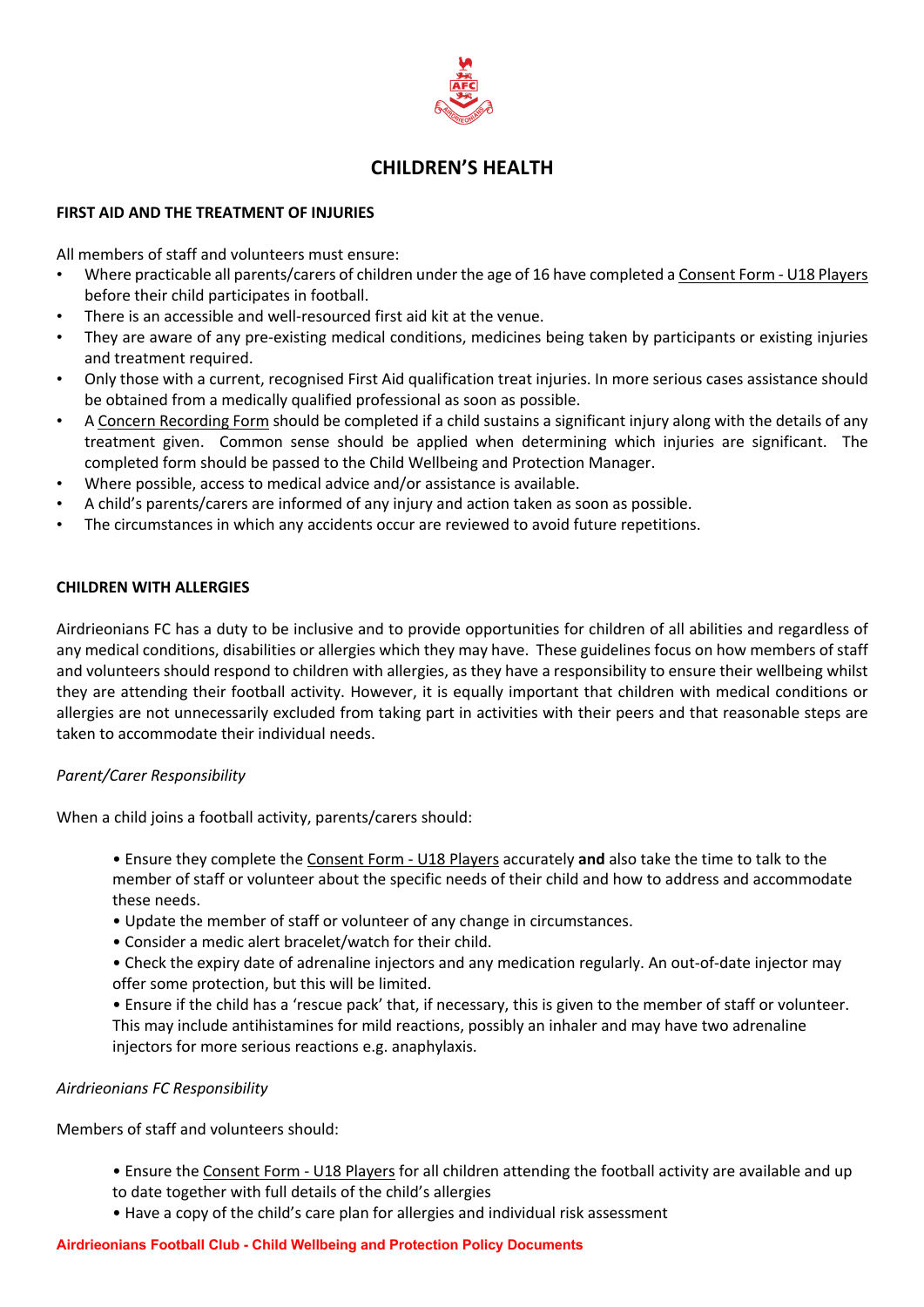

• Communicate with parent/carer and child directly

• Appropriately share the information (do the right people know?) with others involved in the football activity

• Remember that Consent Form - U18 Players should always be stored confidentially but be accessible to members of staff and volunteers

• Ensure correct storage and administration of medication

• Record incidents or concerns on a Concern Recording Form and pass to the Child Wellbeing and Protection Manager

- Have their mobile phones charged and check they have a signal to allow calls to be made
- Plan for additional supervision e.g. depending on child's allergies and environment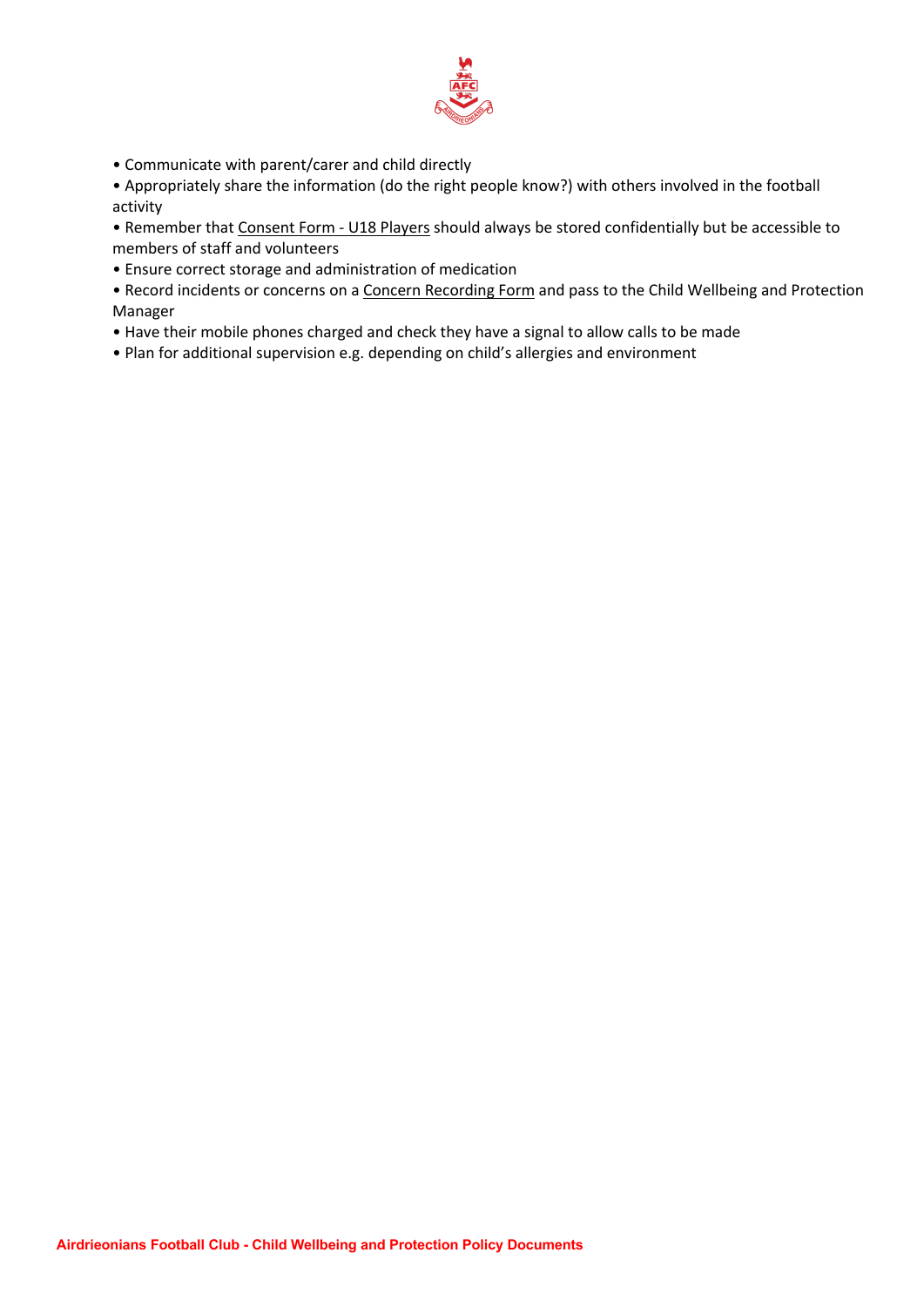

### **PLANNING & ORGANISATION**

### **ADULT TO CHILD RATIOS**

*As a general guide*, the following ratios are recommended:

Age: 3 and over 1:8 If all children are over 8 1:10

All activities should be planned to involve *at least* two adults. The following factors will also be taken into consideration in deciding how many adults are required to safely supervise children:

- The number of children involved in the football activity.
- The age, maturity and experience of the children.
- Whether any of the members of staff, volunteers or children have a learning or physical disability or special requirements.
- Whether any of the children have challenging behaviour.
- The particular hazards associated with the football activity.
- The particular hazards associated with the environment.
- The level of qualification and experience of the members of staff and volunteers.
- The programme of activities.

#### **COLLECTION BY PARENTS/CARERS**

On some occasions, parents/carers can be late when picking their child up at the end of a football activity. It is not the responsibility of Airdrieonians FC to transport children home on behalf of parents/carers who have been delayed.

It is therefore important for the guidelines below to be followed:

- It is clear that while the football activity is running then members of staff and volunteers have a duty of care to the children that are in their charge. This is a principle of good practice.
- When the football activity has finished, obligations that we have under guidance, good practice and legislation still remain. We still have care and control of the child in the absence of a parent/carer or other responsible adult.
- 1. Make sure that Airdrieonians FC paperwork or communications:
	- Are clear about starting and finishing times of the football activity
	- Are clear about the expectations of parents/carers not to drop children off too early and collect children promptly when the football activity finishes
	- Ask parents/carers whether they give consent for children to go home unaccompanied (according to their age and stage)
	- Have a late collection telephone contact and number on Consent Form U18 Players.

2. Where possible make sure that there is more than one member of staff or volunteer at the end of the football activity.

3. Members ofstaff and volunteers will know how to deal with being left alone with a child. Put preventative measures in place (points 1 and 2) and agree simple steps about how the situation should be dealt with if it arises. Although as a general rule we should not put ourselves in the position of being alone with a child there are exceptions and this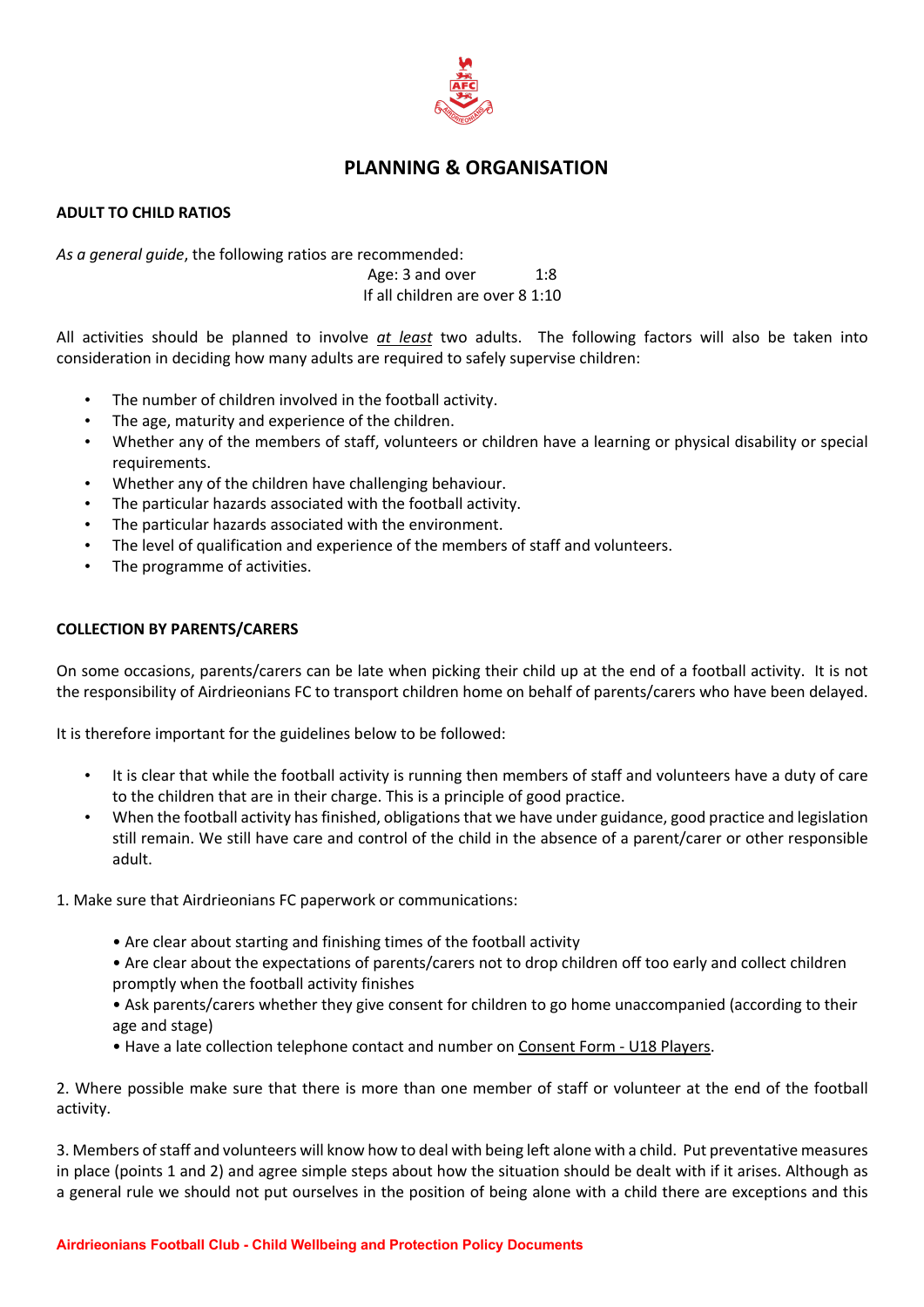

situation is one of them. Remember the wellbeing and best interests of the child are paramount and have to take precedence, so leaving children alone is not an option.

4. Members of staff and volunteers should have access to a record of the child's address, contact telephone number and an alternative phone number e.g. of a grandparent or other responsible adult. You need this information to contact the adult responsible for the child and ask them to collect the child. If you are unable to contact anyone then you have to make a decision of whether to take the child home yourself (see point 5) or call the police (point 6).

5. If you are left alone with a child then transparency is the key. Keep a record of your actions (use the guidelines in Transporting Children and make sure that you inform the Child Wellbeing and Protection Manager and parents/carers as soon as possible.

6. When all else fails call the police.

### **SAFE USE OF CHANGING FACILITIES**

One of the areas where children are particularly vulnerable at football facilities is the locker / changing / shower room. Limited changing facilities sometimes mean that people of all ages regularly need to change and shower during the same period.

To avoid possible misunderstandings and embarrassing situations, adults need to exercise care when in the changing room at the same time as children. However, bullying can be an issue where children are left unsupervised and a balance should be struck depending on the situation. In general, it is better if one adult is not alone to supervise and extra vigilance may also be required if there is public access to the facility. If, in an emergency, a male has to enter a female changing area, or vice versa, another adult of the opposite gender should accompany him or her. The following guidelines should be followed:

- Wherever possible, adults should avoid changing or showering at the same time as children.
- Parents/carers need to be aware that on occasions, adults and children may need to share a changing facility. • It is recommended that particular attention is given to the supervision of children aged 10 and under in
- changing rooms. It is advisable for adults not to be alone with any such child under these circumstances.
- If children are uncomfortable changing or showering in public, no pressure should be placed on them to do so.
- While some activities may be restricted to changing rooms for the purposes of team talks, if at all possible another area should be considered for this. If there are no other options, it is best practice to wait until all children are fully dressed.

#### **TRANSPORTING CHILDREN**

### **Where it is necessary to transport children, the following good practice is required:**

1. Where parents/carers make arrangements for the transportation of children to and from the activity, out with the knowledge of Airdrieonians FC it will be the responsibility of the parents/carers to satisfy themselves about the appropriateness and safety of the arrangements.

2. Where Airdrieonians FC makes arrangements for the transportation of children the members of staff or volunteers involved will undertake a risk assessment of the transportation required. This will include an assessment of the following areas:

- Ensuring that all vehicles and drivers are correctly insured for the purpose
- Ensuring the driver has a valid and appropriate license for the vehicle being used
- All reasonable safety measures are available e.g. fitted, working seatbelts, booster seats where appropriate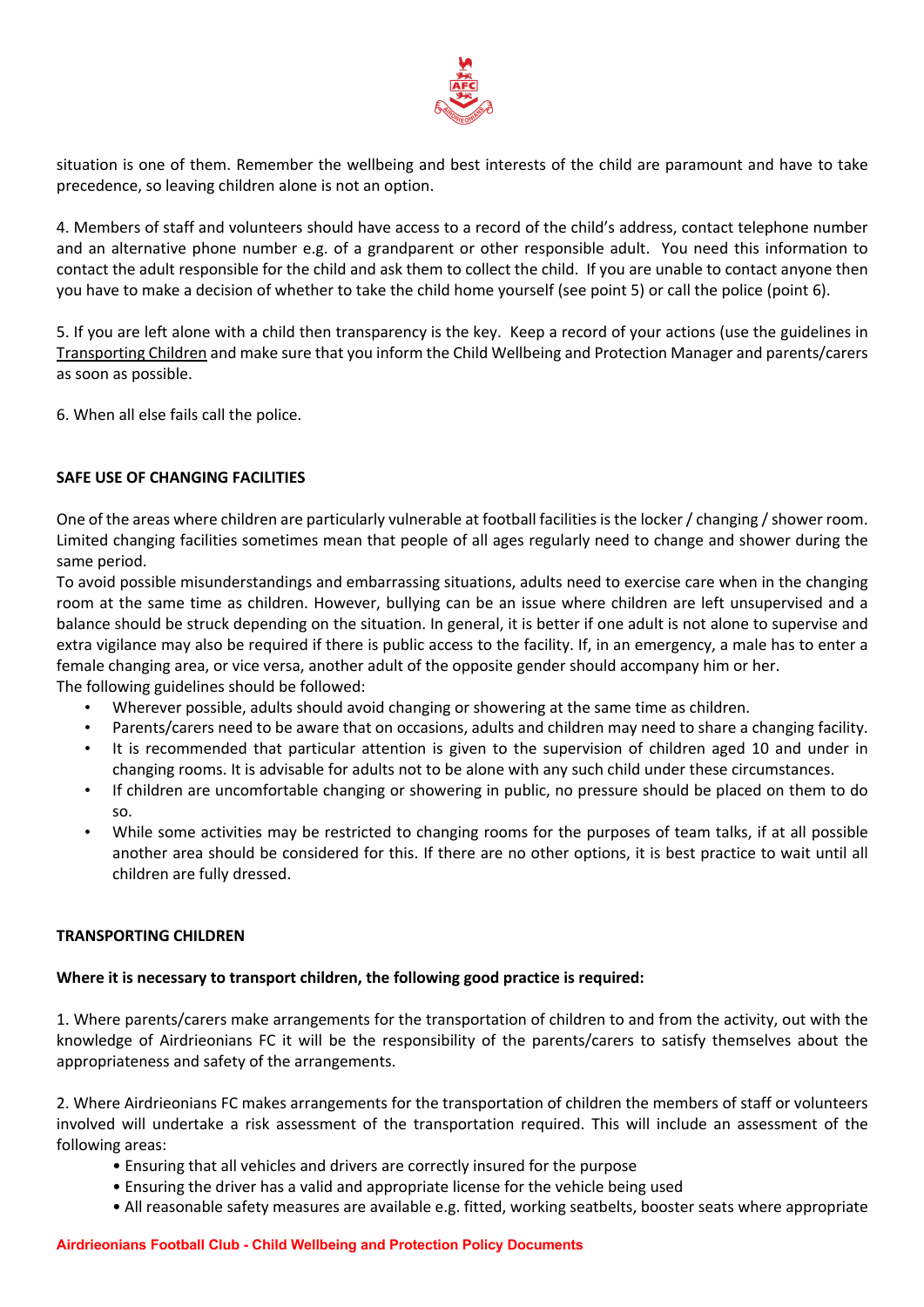

- An appropriate ratio of adults per child
- Ensuring drivers have adequate breaks

Where transport arrangements are being made overseas, members of staff will be aware of the risk assessment and plans in place for transporting the children, then able to inform parents/carers.

3. When transporting children, wherever possible they should be in the back seat of the car for health and safety reasons.

4. Where practicable and planned, written parent/carer consent will be requested or included within the Consent Form - U18 Players if members of staff and volunteers are required to transport children:

- Agree a collection policy with parents/carers which will include a clear and shared understanding of arrangements for collection at the end of a football activity.
- Always tell another member of staff or volunteer that you are transporting a child, give details of the route and the anticipated length of the journey.
- Take all reasonable safety measures e.g. children in the back seat, seatbelts worn.
- Where possible, have another adult accompany you on the journey.
- Call ahead to inform the child's parents/carers that you are giving them a lift and inform them of when you expect to arrive.

### **TRIPS AWAY FROM HOME (INCLUDING OVERNIGHT STAYS)**

### **1. Designate a Child Wellbeing and Protection Officer for the Trip**

Those in charge of the squad will be responsible for the safety and wellbeing of children in their care. It is essential that a member of staff designated as Child Wellbeing and Protection Officer coordinate the arrangements to safeguard the wellbeing of children during the trip. The Child Wellbeing and Protection Officer should ensure all practical arrangements have been addressed and act as the main contact for dealing with any concerns about the safety and wellbeing of children whilst away from home. A detailed itinerary will be prepared and copies provided to the designated contact for Airdrieonians FC and parents/carers, including the Child Wellbeing and Protection Officer contact details during the trip.

### **2. Risk Assessment**

Potential areas of risk should be identified at the planning stage through a risk assessment, which should be recorded in writing. Safeguards should be put in place to manage the risks, where appropriate. Risk assessment should be an ongoing process throughout the trip as unexpected situations can happen!

### **3. Travel Arrangements**

Members of staff must ensure there is adequate and relevant insurance cover (including travel and medical insurance). If the trip involves travel overseas, organisers shall ensure they are aware of local procedures for dealing with concerns about the wellbeing of children and are familiar with the details of the emergency services in the location of the visit. Children should be informed of any local customs. For more details see Transporting Children.

### **4. Adult to Child Ratios**

All trips away should be planned to involve at least two adults. The guidelines on Adult to Child Ratios will inform an assessment of the numbers of adults required to safely supervise the squad. Where relevant those involved should be recruited and selected in accordance with the Appointment and Selection of Adults in Regulated Work with Children Procedure. Everyone travelling should be familiar with and agree to abide by Airdrieonians FC Child Wellbeing and Protection in Scottish Football Policies, Procedures and Safeguards.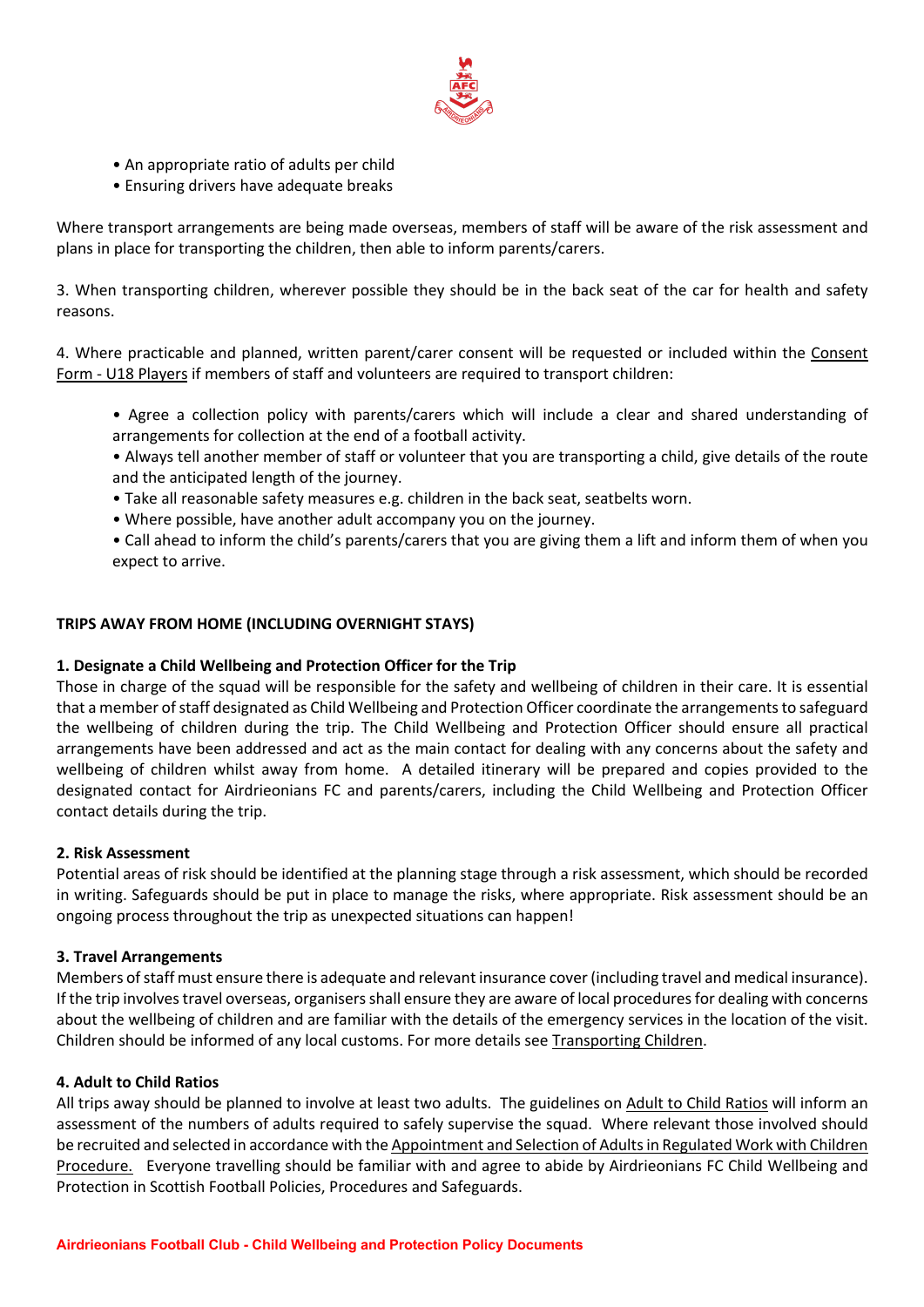

#### **5. Accommodation**

Members of staff should find out as much as possible about the accommodation and the surroundings at the planning stage to help identify all practical issues and allow time to address them in advance, in consultation with children and parents/carers where appropriate. The following is a (non-exhaustive) list of some of the practical things which should be considered in advance about the arrangements for accommodation:

- Location: central and remote locations both present different challenges.
- Accommodation facility: health & safety of building confirmed by owners/providers.

• Sleeping arrangements: these will enable suitable sharing in terms of age and gender and appropriately located members of staff bedrooms for both supervision and ease of access in case of emergency. Parents/carers and children should be consulted in advance about arrangements for sharing where possible and appropriate.

- Appropriate safeguards where the same areas of the accommodation can be accessed by others
- Special access or adaptive aids required by members of staff or children.
- Environmental factors
- Personal safety issues

#### *Exchange Visits / Hosting*

Before departure, members of staff should ensure there is a shared understanding of the standards expected during home stays between them, host organisation/families, parents/carers and children themselves. These standards should include arrangements for the supervision of children during the visit. Host families should be appropriately vetted (adults should be PVG Scheme members) where possible or equivalent police checks undertaken, and references thoroughly checked. Members of staff, parents/carers and children should all be provided with a copy of emergency contact numbers. Children should be aware of who they should talk to if problems arise during the visit. Daily contact should be made with all children to ensure they are safe and well.

#### *Residential at a Facility / Centre*

Members of staff should ensure the facility is appropriately licensed and has adequate and relevant insurance cover in place. The facility should have a policies on Child Wellbeing / Protection and Health & Safety. Adequate security arrangements should be in place and facility staff should have been appropriately vetted. Facility staff involved in the training or instruction of children must be appropriately qualified and trained. Members of staff should ensure there is adequate supervision of the group for the duration of the stay, particularly when the facility is being shared with other groups.

#### **6. Involving Parents/Carers**

Where possible, a meeting should be held with parents/carers before departure to share information about the trip, answer their questions and make joint decisions about arrangements where appropriate. A Code of Conduct shall be agreed with children and parents/carers in advance of the trip along with sanctions for unacceptable behaviour. Parents/carers must complete a Consent Form - U18 Players and provide emergency contact details.

In the event of an emergency at home during the trip, parents/carers should be encouraged to make contact with the Child Wellbeing and Protection Officer in the first instance so that arrangements can be put in to place to support the child on hearing any distressing news.

#### **7. During the Trip**

Members of staff must ensure arrangements are in place for the supervision and risk assessment of activities during free time. Children shall not be allowed to wander alone in unfamiliar places. Members of staff should have clear roles and responsibilities for the duration of the trip. They must not be over familiar with or fraternise with children during the trip and remember that they are in a position of trust at all times. The use of alcohol and/or drugs or engaging in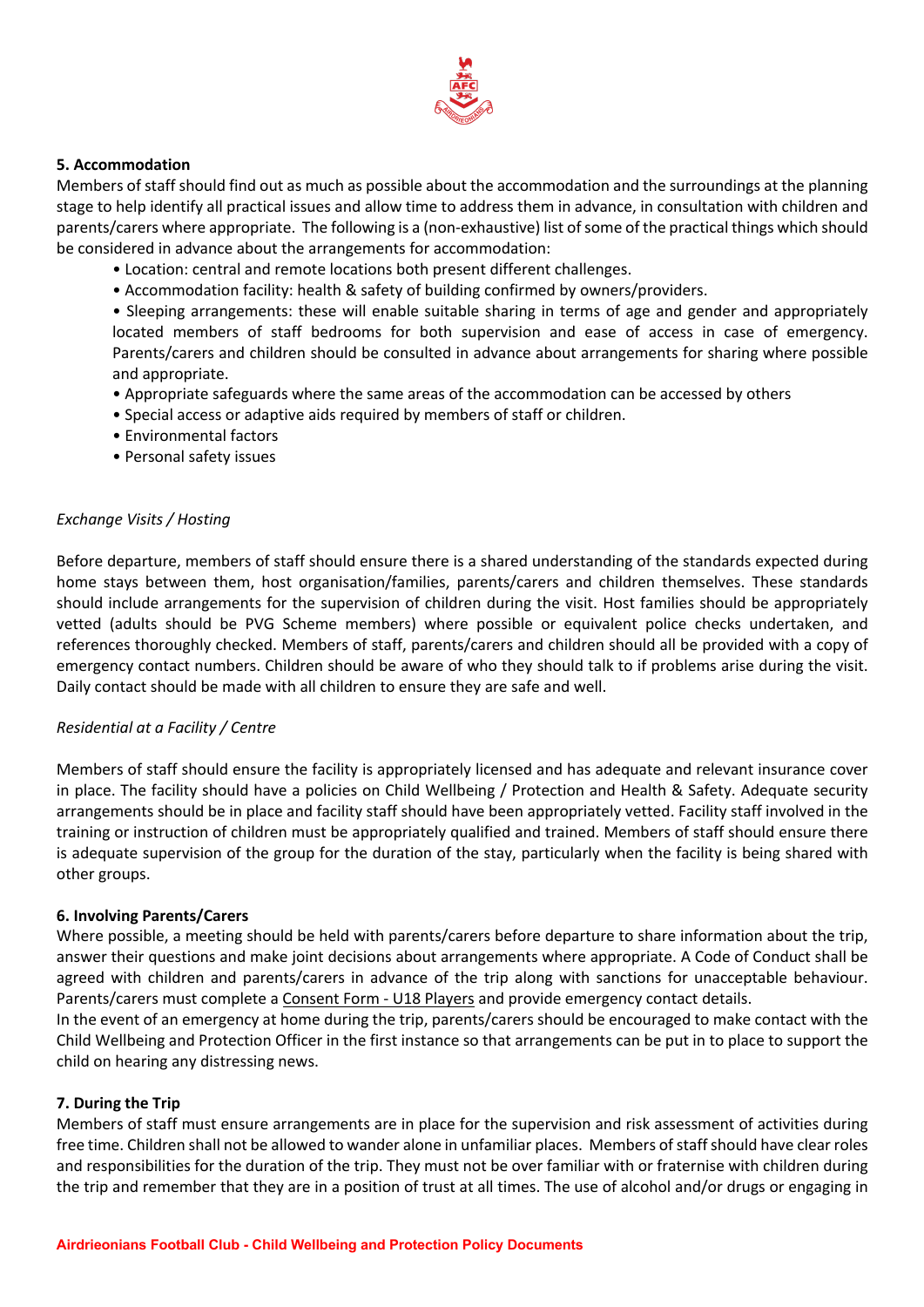

sexual relationships (between two young people) should not be condoned during the trip, even if the legislation relating to any of these behaviours is more lenient than in Scotland.

Members of staff should maintain an overview of the wellbeing of all children during the trip. This can help to identify issues at an early stage and resolve them as quickly as possible. Children can participate in this process by, for example, taking turns to complete a daily diary about the trip. This can be an overt or discreet way for them to communicate things (both positive and negative) that they want you to know. Children should also know who they can talk to, or speak directly with the Child Wellbeing and Protection Officer if they have any worries or concerns while away from home.

#### **8. After the Trip**

Where appropriate, a debrief will take place with all those involved in the trip, including children. This will provide an opportunity to reflect on what went well, not so well and what could have been done differently. Feedback will be used to inform future trips.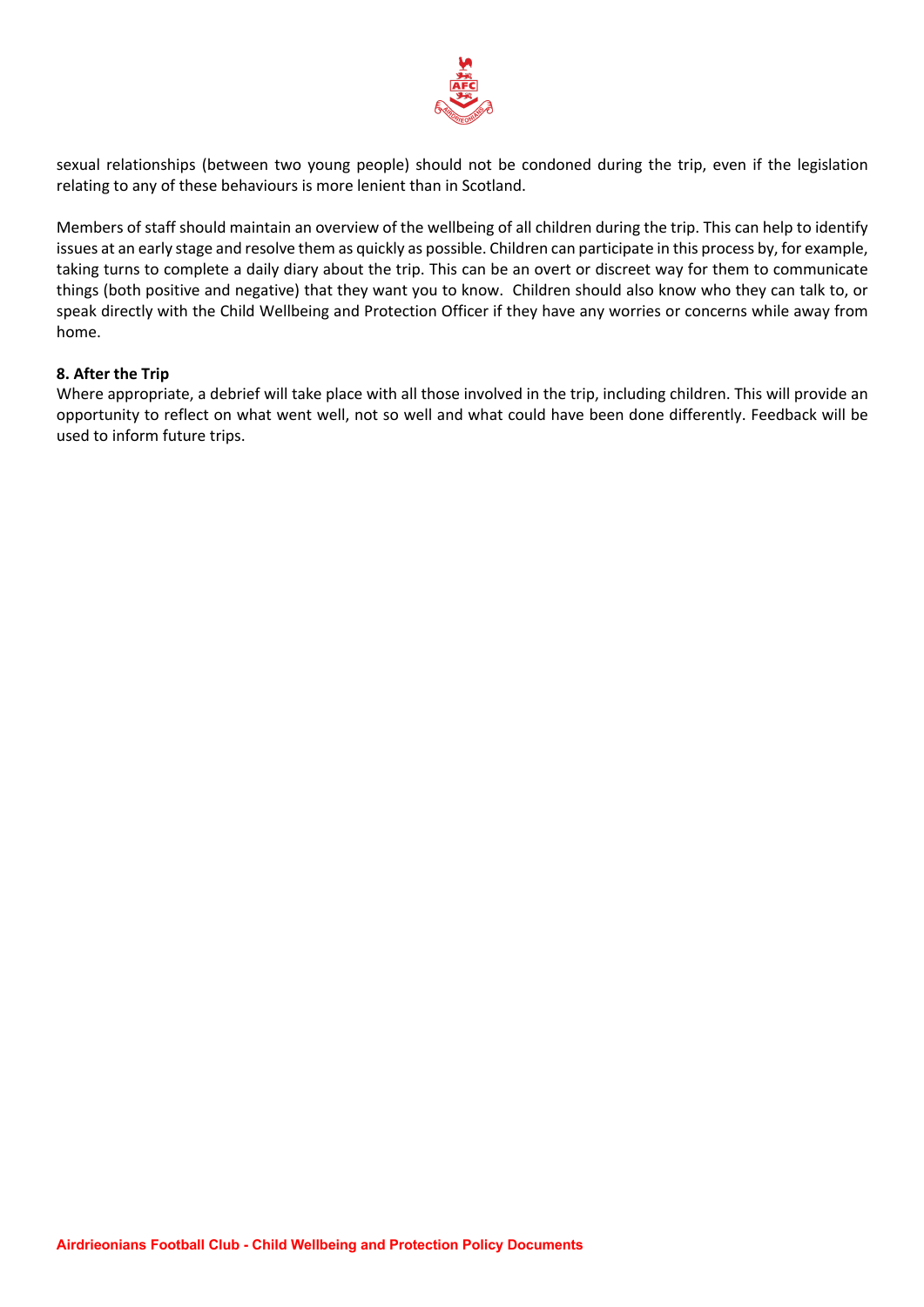

### **CONSENT FORM – U18 PLAYERS**

Please complete this form at the start of every season and let us know as soon as possible if any of the details changes. All information will be treated with sensitivity, respect and will only be shared with those who need to know.

| Player's Name:                 | Date of Birth: |
|--------------------------------|----------------|
| Address:                       |                |
| Postcode:                      | Tel No:        |
| <b>Emergency Contact Name:</b> | Tel No:        |
| Relationship to Player:        |                |
| Late Collection Contact:       | Tel No:        |
| Relationship to Player:        |                |
| U18's Named Person:            | Tel No:        |
| Name of GP:                    | Tel No:        |
| Address of GP:                 |                |
|                                |                |

Postcode:

#### *A. GENERAL & MEDICAL INFORMATION*

Please complete the following details. If none, please state "none".

1. Does the player have a disability / medical condition that will affect their ability to take part in football? If yes, please give details:

2. Does the player take any medication? If yes, please give details:

3. Does the player have any existing injuries (include when injury sustained and treatment received)? If yes, please give details:

4. Does the player have any allergies, including allergies to medication? If yes, please give details:

5. Is there any other relevant information which you would like us to know about the player? (e.g. access rights, disabilities, etc)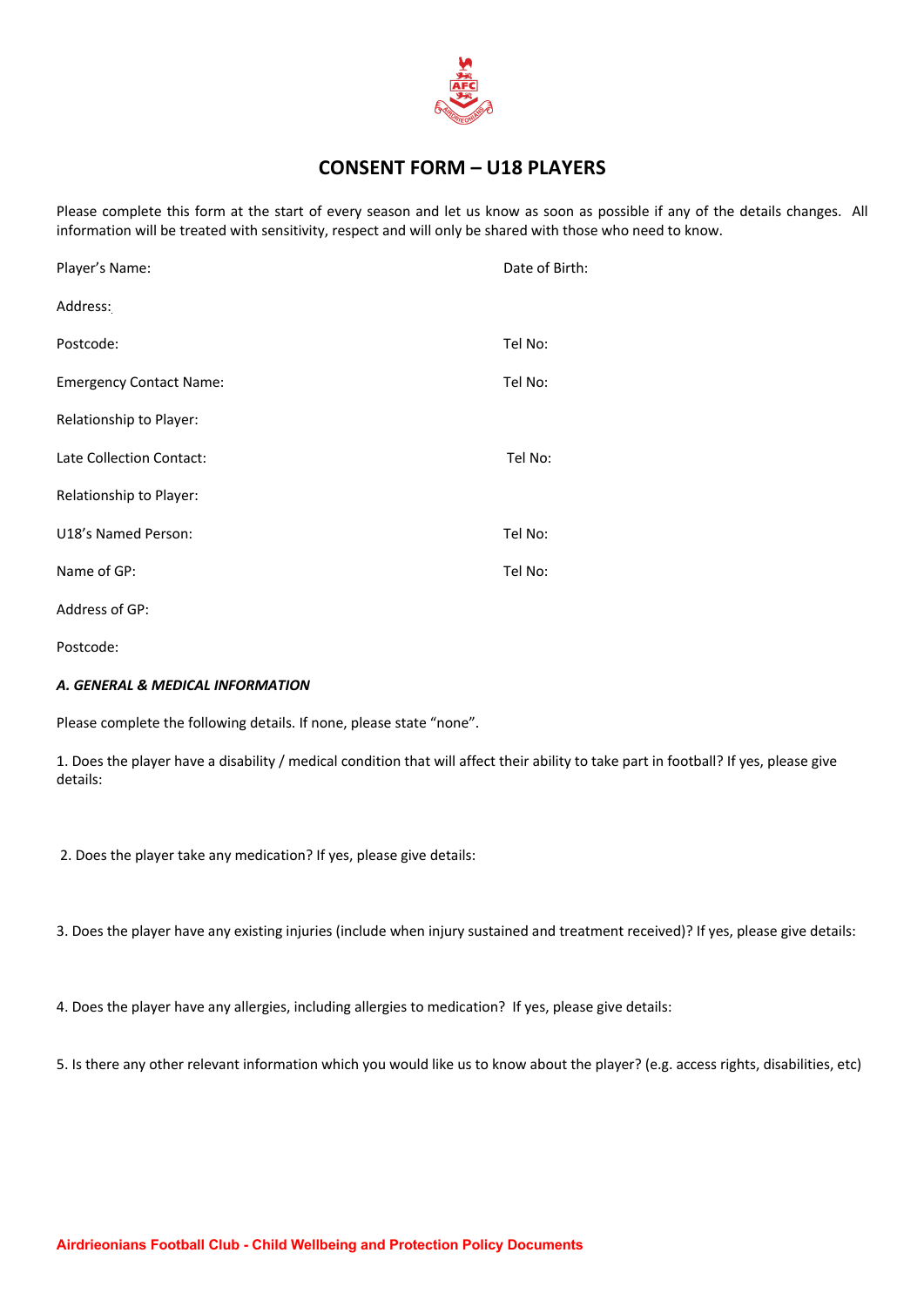

#### *B. CONSENT – SHARING INFORMATION WITH U18'S NAMED PERSON*

I consent / I do not consent\* to Airdrieonians FC sharing information as deemed appropriate if the player's wellbeing is impacted with their Named Person.

#### *C. CONSENT – MEDICAL TREATMENT*

I consent / I do not consent\* to the player receiving medical treatment, including anaesthetic, which the medical professionals present consider necessary.

#### *D. CONSENT – TRANSPORTATION OF CHILDREN*

I consent / I do not consent\* to the player being transported by persons representing Airdrieonians FC for the purposes of taking part in football.

I understand the Airdrieonians FC will ask any person using a private vehicle to declare that they are properly licensed and insured and, in the case of a person who cannot so declare, will not permit that individual to transport U18 players.

#### *E. CONSENT - PHOTOGRAPHS AND PUBLICATIONS (INCLUDING WEBSITE)*

The player may be photographed or filmed when participating in football and this may be published.

I consent / I do not consent\* for the player to be involved in photographing / filming and for information about my child to be used for the purposes stated in Airdrieonians FC Safe Use of Images of U18 Players.

#### *F. CONSENT – CONTACT INFORMATION*

Airdrieonians FC may contact the player from time to time via email, text or social networking site.

I consent / I do not consent\* for player to be contacted via email, text or social networking site for the purposes stated in Airdrieonians FC Safeguards. I do / do not\* wish to be copied in to these messages.

#### *G. PARENT/CARER CONSENT – SIGNATURE*

- i) All U18 players are required to sign the consent below at section H. Young players under 16 years also require a *parental/carer consent within this section.*
- ii) I am aware of Airdrieonians FC Code of Conduct for Safeguarding Children's Wellbeing and their Policies and *Procedures in Child Wellbeing and Protection.*
- *iii) I undertake to inform Airdrieonians FC should any of the information contained in this form change.*

Parent / Carer's Signature: Date:

(Please state relationship to child if not parent):

Print Name: Email: Email: Email: Email: Email: Email: Email: Email: Email: Email: Email: Email: Email: Email: Email: Email: Email: Email: Email: Email: Email: Email: Email: Email: Email: Email: Email: Email: Email: Email: